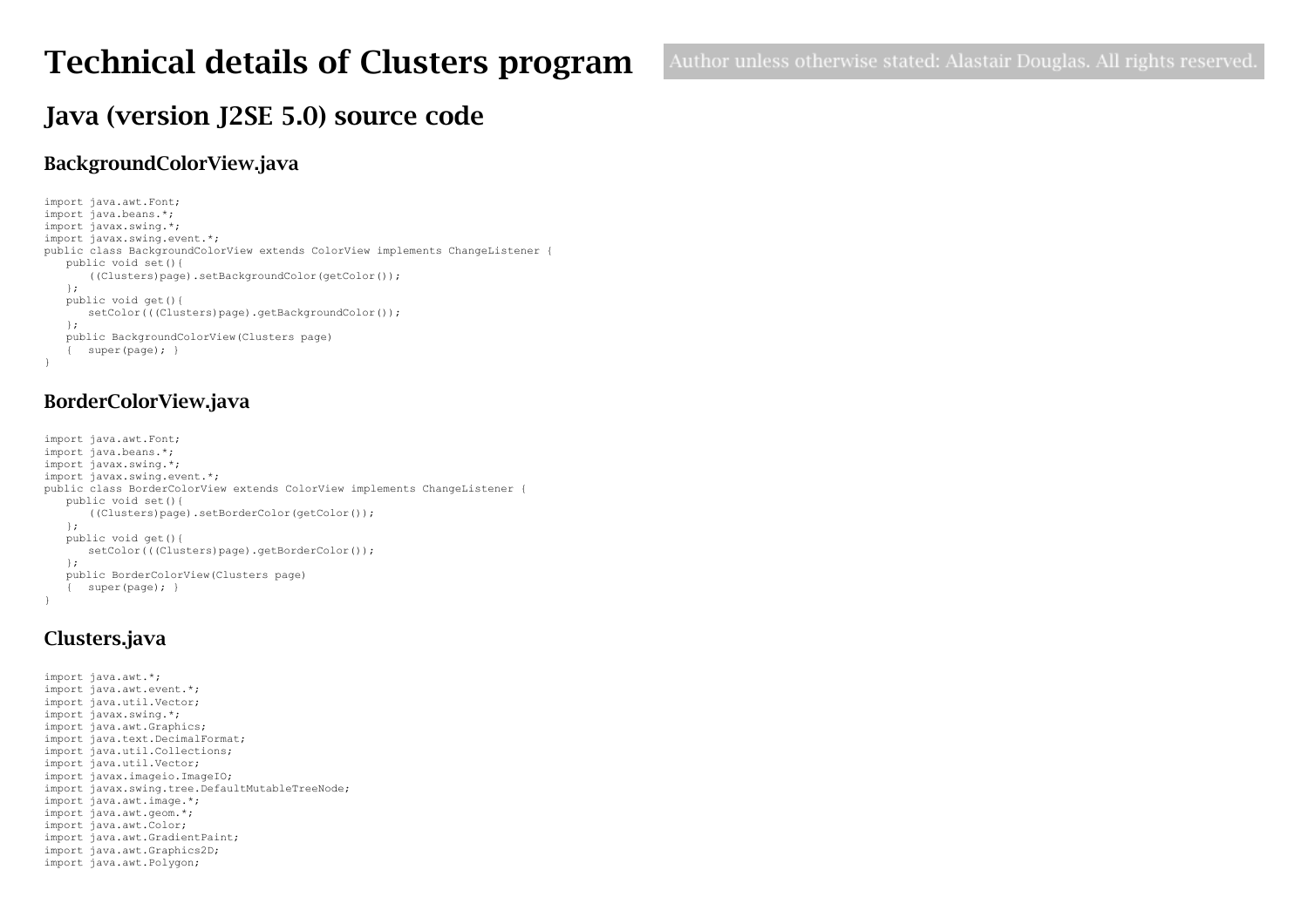import java.awt.RenderingHints; import java.awt.image.BufferedImage; import java.awt.image.RenderedImage; import java.io.\*; import java.awt.geom.Rectangle2D; import java.awt.AlphaComposite; import java.io.File; import java.io.FilenameFilter; import java.lang.\*; import java.awt.\*; import java.io.\*; public class Clusters implements ActionListener, ItemListener { Color startcolor = Color.GREEN; //seed colour Color endcolor = Color.RED; //trap colour Color bordercolor = Color.BLACK; //particle colour Color backgroundcolor = Color.WHITE; //background Color trapneighbourbordercolor = Color.BLUE; //trap neighbor colour Color trapneighbourstartcolor = Color.GRAY; //trap neightbour particle colour public Color getStartColor() { return startcolor; } public Color getTrapNeighbourStartColor() { return trapneighbourstartcolor; } public Color getEndColor() { return endcolor; } public Color getBorderColor() { return bordercolor; } public Color getTrapNeighbourBorderColor() { return trapneighbourbordercolor; } public Color getBackgroundColor() { return backgroundcolor; } public void setStartColor(Color c) { startcolor = c; grid.repaint(); } public void setTrapNeighbourStartColor(Color c) { trapneighbourstartcolor = c; grid.repaint(); } public void setEndColor(Color c) { endcolor = c; grid.repaint(); } public void setBorderColor(Color c) { bordercolor = c; qrid.repaint(); } public void setTrapNeighbourBorderColor(Color c) { trapneighbourbordercolor = c; grid.repaint(); } public void setBackgroundColor(Color c) { backgroundcolor = c; grid.repaint(); } boolean highlight = false; boolean showseeds = true; boolean showtraps = true; boolean calculated = false; boolean spreadaccordingtoneighbours = false; boolean restricttobinary = false; int simulationlength = 1000; int displayeveryxsteps = 1; int step =  $0$ ; public float fix(float d) { //function to restrict a float to the closed interval [0-1] if  $(d < 0)$  return  $0f$ ; if  $(d > 1)$  return 1f; return d; } class MyJPanel extends JPanel { //our graphics panel public void paintComponent(Graphics g) { //in swing you always override paintComponent super.paintComponent(q); //you must always call the super when overriding paint gridPaintProcedure(g); } public Dimension getMinimumSize() { return new Dimension(400,400); } public Dimension getPreferredSize() { return new Dimension(400,400); } public void gridPaintProcedure(Graphics g) {  $int n =$ nx > ny ? nx : ny; if (n > 400) { g.clearRect(0,0,400,400); return; } int cellwidth =  $n > 0$  ? 400/n: 400;

import java.awt.Rectangle;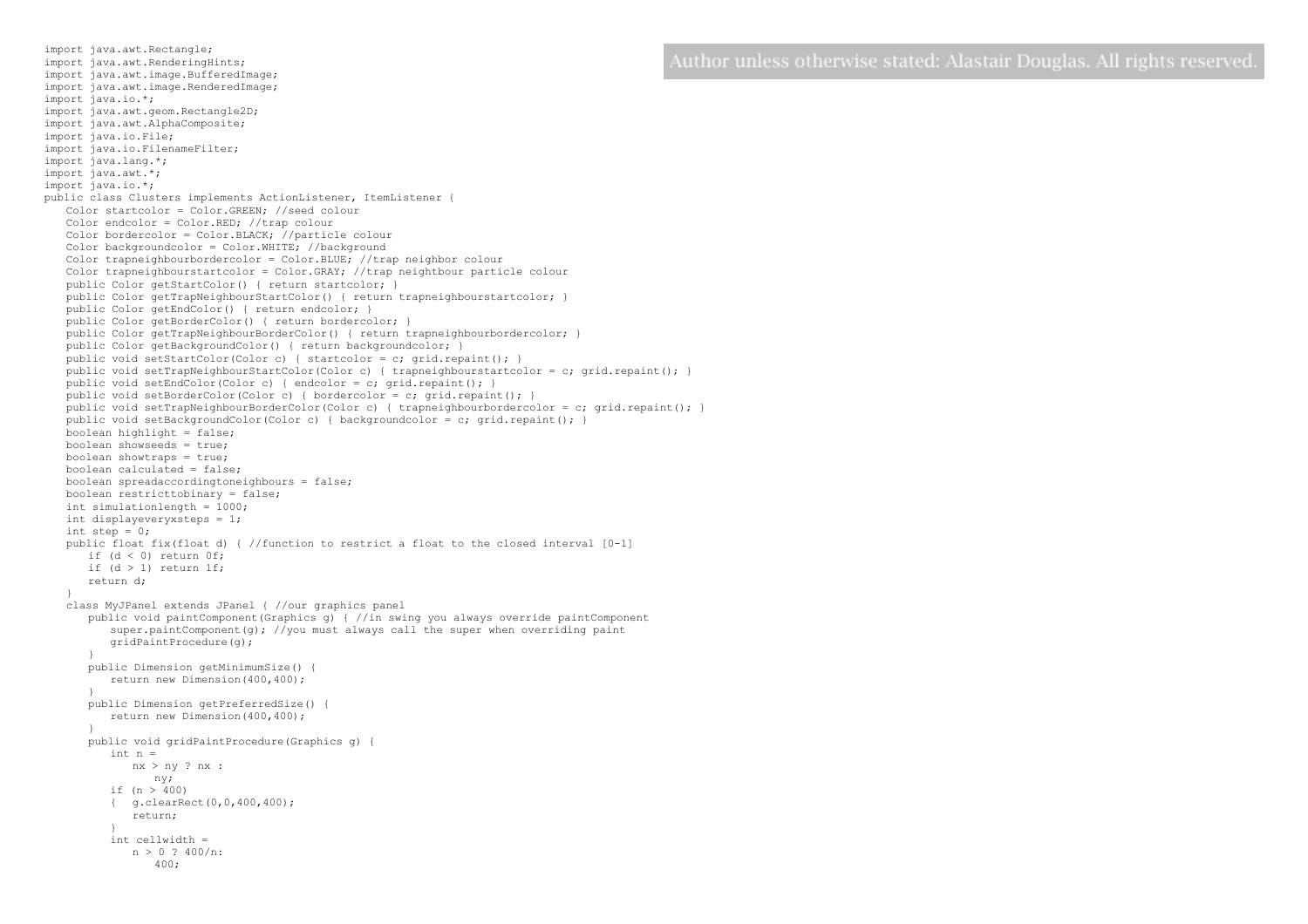Author unless otherwise stated: Alastair Douglas. All rights reserved

```
cellwidth \lt 3 ? 0 \cdot 1:
g.clearRect(0,0,400,400);
g.setColor(backgroundcolor);
g.fillRect(0,0,nx*cellwidth,ny*cellwidth);
g.setColor(bordercolor);
for (int i = 0; i < nx; i++)for (int j = 0; j < ny; j++)if (rectangle[i][j]) \}//!= null)if (trapneighbours[i][j]==0)
             g.setColor(bordercolor);
             g.fillRect(i*cellwidth,j*cellwidth,cellwidth-borderwidth,cellwidth-borderwidth);
          } else {
             g.setColor(trapneighbourbordercolor);
             g.fillRect(i*cellwidth,j*cellwidth,cellwidth-borderwidth,cellwidth-borderwidth);
          }
       }
if (showseeds)
{ for (int i = 0; i < nx; i++)
      for (int j = 0; j < ny; j++) {
         if (seeds[i][j] > 0 && trapneighbours[i][j] == 0 && traps[i][j] == 0)
          { double multiplier = Math.min(1f,(float)seeds[i][j]);
             g.setColor(new Color(
                fix((float)(
                startcolor.getRed()*multiplier/255 + bordercolor.getRed()*(1-multiplier)/255
                )), 
                 fix((float)(
                startcolor.getGreen()*multiplier/255 + bordercolor.getGreen()*(1-multiplier)/255
                )), 
                fix((float)(
                startcolor.getBlue()*multiplier/255 + bordercolor.getBlue()*(1-multiplier)/255
                ))
              )
             );
             g.fillRect(i*cellwidth,j*cellwidth,cellwidth-borderwidth,cellwidth-borderwidth);
          }
          if (seeds[i][j] > 0 && trapneighbours[i][j] > 0 && traps[i][j]==0) {
             double multiplier = Math.min(1f,(float)seeds[i][j]);
             g.setColor(new Color(
                fix((float)(
                trapneighbourstartcolor.getRed()*multiplier/255 + trapneighbourbordercolor.getRed()*(1-multiplier)/255
                )), 
                 fix((float)(
                 trapneighbourstartcolor.getGreen()*multiplier/255 + trapneighbourbordercolor.getGreen()*(1-multiplier)/255
                )), 
                fix((float)(
                trapneighbourstartcolor.getBlue()*multiplier/255 + trapneighbourbordercolor.getBlue()*(1-multiplier)/255
                ))
              )
             );
             g.fillRect(i*cellwidth,j*cellwidth,cellwidth-borderwidth,cellwidth-borderwidth);
          }
      }
if (showtraps) {
   g.setColor(endcolor);
   for (int i = 0; i < nx; i++)for (int j = 0; j < ny; j++) {
         if (traps[i][j] > 0)g.fillRect(i*cellwidth,j*cellwidth,cellwidth-borderwidth,cellwidth-borderwidth);
       }
if (showseeds) {
   for (int i = 0; i < nx; i++)for (int j = 0; j < ny; j++){ DecimalFormat df = new DecimalFormat();
```
int borderwidth =

}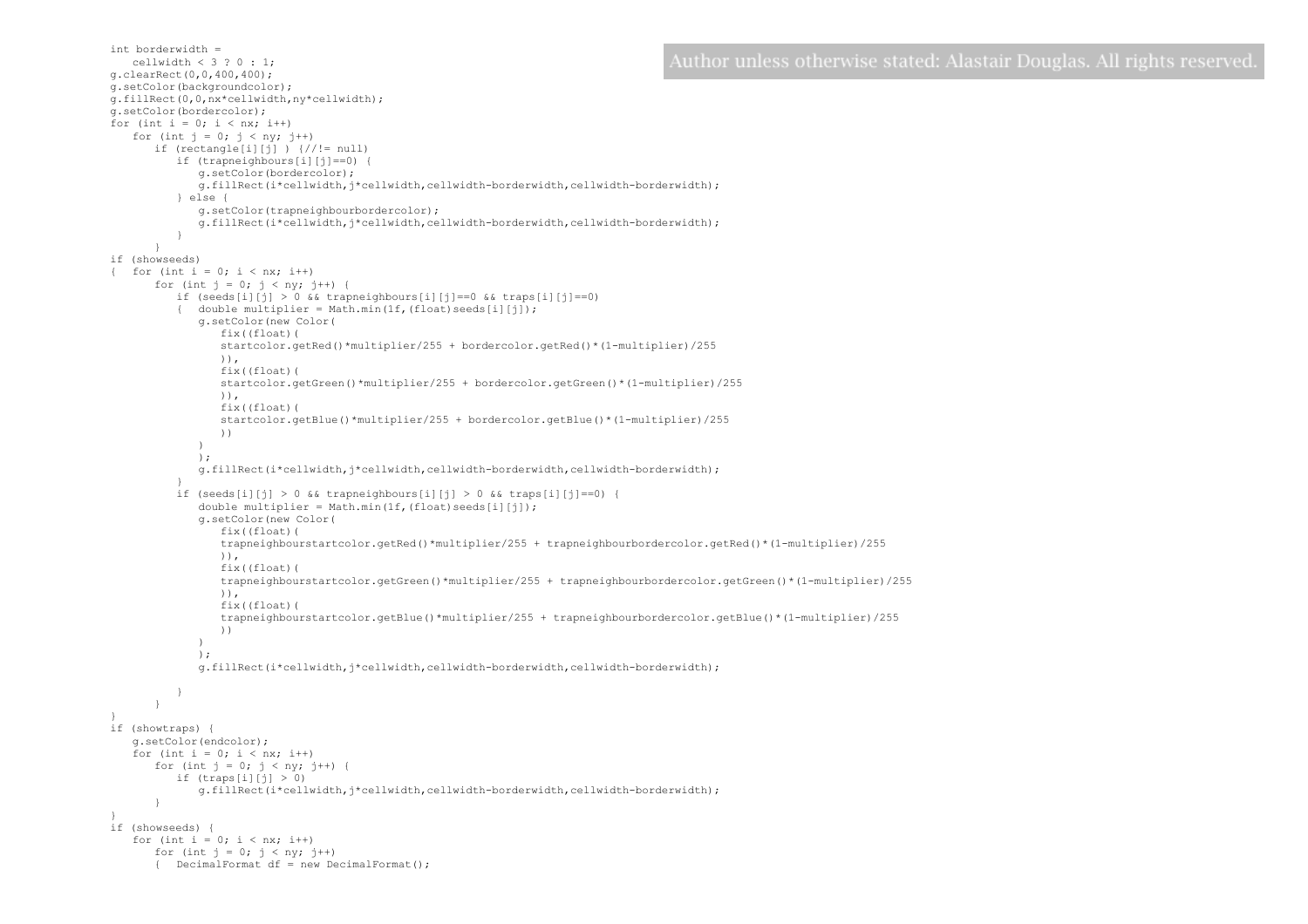```
df.setMaximumFractionDigits(2);
                                                                                             Author unless otherwise stated: Alastair Douglas. All rights reserved
                g.setColor(Color.GRAY);
                g.setFont(oursmallfont);
                if (cellwidth>10) g.drawString(df.format(seeds[i][j]), i*cellwidth, j*cellwidth+cellwidth);
             }
      }
   }
}
MyJPanel grid = new MyJPanel();
int nx = 10, ny = 10; //cube edge length
double p = 0.50; //probability of cell being filled
double e = 0.50; //probability of hole being punched
double q = 0.50; //probability of cell being seeded
double r = 0.50; //probability of cell being trapped
int trapparts = 1;
int trappartsgaps = 1;
int nontrapparts = 1;
int nontrappartsgaps = 1;
double redistributetocentrefactor = 0;
double decayfactor = 0;
int particlecount;
int holecount;
double seedcount; int onecount;
double seedcountlines = 0;
double seedcountgaps = 0;
double fraction given to non trap part = 0.25;
double fraction given to non trap part gap = 0.25;
double fraction given to trap neighbour = 0.25;
double fraction qiven to trap neighbour qap = 0.25;
double fraction given to non trap part FROMGAP = 0.25;
double fraction given to non trap part gap FROMGAP = 0.25;
double fraction given to trap neighbour FROMGAP = 0.25;
double fraction given to trap neighbour gap FROMGAP = 0.25;
double fraction given to trap part from trap neighbour = 0.25;
double fraction given to trap part gap from trap neighbour = 0.25;
double fraction given to non-trap part from trap neighbour = 0.25;
double fraction given to non trap part gap from trap neighbour = 0.25;
double fraction given to trap neighbour from trap neighbour = 0.25;
double fraction given to trap neighbour gap from trap neighbour = 0.25;
double fraction_given_to_trap_part_from_trap_neighbour_FROMGAP = 0.25;
double fraction_given_to_trap_part_gap_from_trap_neighbour_FROMGAP = 0.25;
double fraction_given_to_non_trap_part_from_trap_neighbour_FROMGAP = 0.25;
double fraction_given_to_non_trap_part_gap_from_trap_neighbour_FROMGAP = 0.25;
double fraction given to trap neighbour from trap neighbour FROMGAP = 0.25;
double fraction given to trap neighbour gap from trap neighbour FROMGAP = 0.25;
double percentagetospread = 100;
int trapcount;
boolean[[]] rectangle = new boolean[nx][ny];
double[][] seeds = new double[nx][ny]; 
double[] seeds2 = new double[nx][ny];
int[] traps = new int[nx][ny];
int[] trapneighbours = new int[nx][ny];
private JFrame f = new JFrame("Clusters 2 - Rectangles smaller than 400x400 will be drawn in the rendering panel - Limit 1,000,000,000 cells"); //the program window and display
JTextArea display = new JTextArea("");
JButton //interaction techniques (i.e. units of user interface)
   filltechnique = new JButton("Fill the rectangle X"),
   fillstripeytechnique = new JButton("Fill the rectangle"),
   showseedstechnique = new JButton("Show/hide seeds"),
   showtrapstechnique = new JButton("Show/hide traps"),
   startsimulationtechnique = new JButton("Start simulation"),
   stopsimulationtechnique = new JButton("Stop simulation"),
   clearthetexttechnique = new JButton("Clear the text"),
   savetheimagetechnique = new JButton("Save the image"),
   reseedtechnique = new JButton("Seed centre"),
   reseedalltechnique = new JButton("Seed all");
JTextField
   percentagetospreadtechnique = new JTextField(""+percentagetospread, 10);
```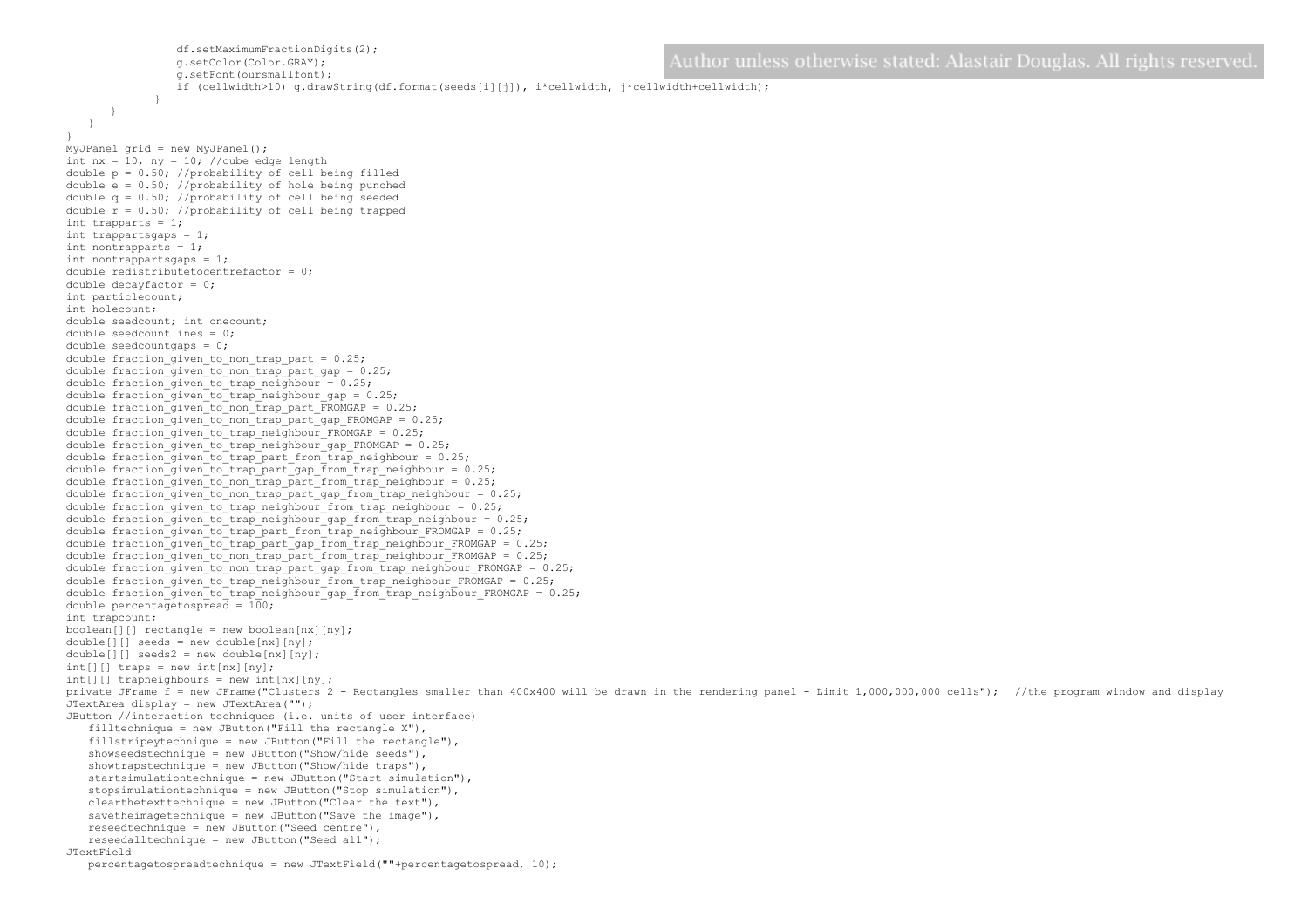JCheckBox

spreadaccordingtoneighbourstechnique = new JCheckBox("spread according to neighbours"); JCheckBox

restricttobinarytechnique = new JCheckBox("restrict to binary"); JTextField nxtechnique = new JTextField(""+nx,10),  $n$ vtechnique = new JTextField(""+ny.10). simulationlengthtechnique = new JTextField(""+simulationlength,10), displayeveryxstepstechnique = new JTextField(""+displayeveryxsteps,10), ptechnique = new JTextField(""+p,10),  $etechnique = new JTextField('""+<sub>p</sub>,10)$ ,  $\alpha$ technique = new JTextField(""+ $\alpha$ ,10), rtechnique = new JTextField(""+r,10), fraction given to non trap part TECHNIQUE = new JTextField(""+fraction given to non trap part,10), fraction\_given\_to\_non\_trap\_part\_gap\_TECHNIQUE = new JTextField(""+fraction\_given\_to\_non\_trap\_part\_gap,10), fraction\_given\_to\_trap\_neighbour\_TECHNIQUE = new JTextField(""+fraction\_given\_to\_trap\_neighbour,10), fraction\_given\_to\_trap\_neighbour\_gap\_TECHNIQUE = new JTextField(""+fraction\_given\_to\_trap\_neighbour\_gap,10), fraction given to non trap part FROMGAP TECHNIQUE = new JTextField(""+fraction given to non trap part FROMGAP,10), fraction\_given\_to\_non\_trap\_part\_gap\_FROMGAP\_TECHNIQUE = new JTextField(""+fraction\_given\_to\_non\_trap\_part\_gap\_FROMGAP,10), fraction given to trap\_neighbour\_FROMGAP\_TECHNIQUE = new JTextField(""+fraction given to trap\_neighbour\_FROMGAP,10),  $fraction$  given to trap neighbour gap FROMGAP TECHNIQUE = new JTextField(""+fraction given to trap neighbour gap FROMGAP,10), fraction\_given\_to\_trap\_part\_from\_trap\_neighbour\_TECHNIQUE = new JTextField(""+fraction\_given\_to\_trap\_part\_from\_trap\_neighbour,10), fraction\_given\_to\_trap\_part\_gap\_from\_trap\_neighbour\_TECHNIQUE = new JTextField(""+fraction\_given\_to\_trap\_part\_gap\_from\_trap\_neighbour,10), fraction\_given\_to\_non\_trap\_part\_from\_trap\_neighbour\_TECHNIQUE = new JTextField(""+fraction\_given\_to\_non\_trap\_part\_from\_trap\_neighbour,10), fraction\_given\_to\_non\_trap\_part\_gap\_from\_trap\_neighbour\_TECHNIQUE = new JTextField(""+fraction\_given\_to\_non\_trap\_part\_gap\_from\_trap\_neighbour,10), fraction\_given\_to\_trap\_neighbour\_from\_trap\_neighbour\_TECHNIQUE = new JTextField(""+fraction\_given\_to\_trap\_neighbour\_from\_trap\_neighbour,10),  $f$  fraction given to trap\_neighbour\_gap\_from\_trap\_neighbour\_TECHNIQUE = new JTextField(""+fraction\_given\_to\_trap\_neighbour\_gap\_from\_trap\_neighbour,10),  $f$ raction\_given\_to\_trap\_part\_from\_trap\_neighbour\_FROMGAP\_TECHNIQUE = new JTextField(""+fraction\_given\_to\_trap\_part\_from\_trap\_neighbour\_FROMGAP,10), fraction\_given\_to\_trap\_part\_gap\_from\_trap\_neighbour\_FROMGAP\_TECHNIQUE = new JTextField(""+fraction\_given\_to\_trap\_part\_gap\_from\_trap\_neighbour\_FROMGAP,10), fraction\_given\_to\_non\_trap\_part\_from\_trap\_neighbour\_FROMGAP\_TECHNIQUE = new JTextField(""+fraction\_given\_to\_non\_trap\_part\_from\_trap\_neighbour\_FROMGAP,10), fraction\_given\_to\_non\_trap\_part\_gap\_from\_trap\_neighbour\_FROMGAP\_TECHNIQUE = new JTextField(""+fraction\_given\_to\_non\_trap\_part\_gap\_from\_trap\_neighbour\_FROMGAP,10), fraction given to trap neighbour from trap neighbour FROMGAP TECHNIQUE = new JTextField(""+fraction given to trap neighbour from trap neighbour FROMGAP,10), fraction\_given\_to\_trap\_neighbour\_gap\_from\_trap\_neighbour\_FROMGAP\_TECHNIQUE = new JTextField(""+fraction\_given\_to\_trap\_neighbour\_gap\_from\_trap\_neighbour\_FROMGAP,10), decayfactortechnique = new JTextField(""+decayfactor, 10), redistributetocentrefactortechnique = new JTextField(""+redistributetocentrefactor,10); public void actionPerformed(ActionEvent e) { //listener method if (e.getSource() == stopsimulationtechnique) { simulationrunning = false; //the thread will see this and stop updateSundryVariables(); //sundry variables are everything but size } if (simulationrunning) return; if (e.getSource() == fillstripeytechnique) { updateSundryVariables(); fillStripeyProcedure(); } if (e.getSource() == showseedstechnique) { updateSundryVariables(); showseedsProcedure(); } if (e.getSource() == showtrapstechnique) { updateSundryVariables(); showtrapsProcedure(); } if (e.getSource() == startsimulationtechnique) { updateSundryVariables(); startsimulationProcedure(); } if (e.getSource() == clearthetexttechnique) { updateSundryVariables(); clearthetextProcedure(); } if (e.getSource() == savetheimagetechnique) { updateSundryVariables(); savetheimageProcedure(); } if (e.getSource() == reseedtechnique) { updateSundryVariables();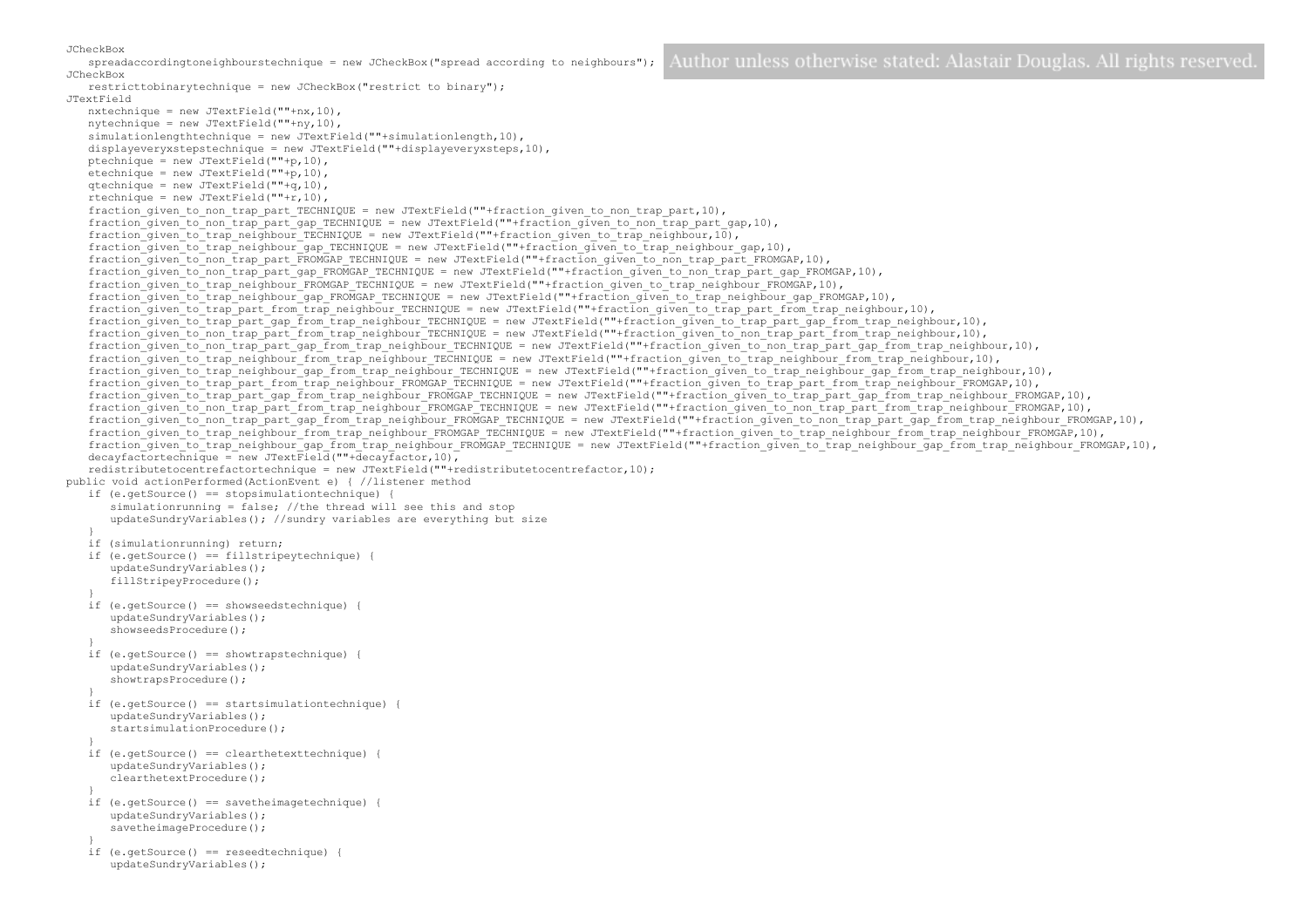```
}
   if (e.getSource() == reseedalltechnique) { 
      updateSundryVariables(); 
      reseedallProcedure(); 
   }
updateTextFields(); //we must always repaint the control panel and the renderframe at the same time
   f.repaint();
   renderframe.repaint();
public void clearthetextProcedure() { display.setText(""); }
public void savetheimageProcedure() { //the following lines are copied form gridPaintProcedure
   int n = 
          nx > ny ? nx :
             ny;
      if (n > 400){ return;
       }
      int cellwidth = 
         n > 0 ? 400/n:
             400;
      int borderwidth = 
          cellwidth < 3 ? 0 : 1;
   int width = nx*cellwidth, height = ny*cellwidth;
   BufferedImage image = new BufferedImage(width, height, BufferedImage.TYPE INT RGB);
   Graphics2D q = \text{image.createGraphics}();
      grid.gridPaintProcedure(g);
   g.dispose(); //now pop a file selector up:
   JFileChooser fc = new JFileChooser();
   fc.setSelectedFile( 
      new File(
          fc.getCurrentDirectory().getPath() + File.separator + "image.png"
      )
   );
   javax.swing.filechooser.FileFilter fileFilter = new javax.swing.filechooser.FileFilter() {
      public boolean accept(File file) {
             if (file.isDirectory()) return true;
             String name = file.getName();
             String extension = "";
             //put in braces so that the the variable i is only in scope within the braces 
             { int i = name.length()-1; while (!(i==0||name.charAt(i)=='.')) i--;extension = name.substring(i+1, name.length());
              }
             return extension.toLowerCase().equals("png");
       }
      public String description = "Portable Network Graphics (*.png)";
          public String getDescription() {
             return description; 
          }
          public void setDescription(String description) {
             this.description = description;
          }
   };
   fc.setFileFilter(fileFilter);
   renderframe.setAlwaysOnTop(false);
   colorframe.setAlwaysOnTop(false);
   int result =fc.showSaveDialog(f);
   File file;
   boolean safetosave = false;
   if (result == JFileChooser.CANCEL_OPTION) {
      colorframe.setAlwaysOnTop(true);
      renderframe.setAlwaysOnTop(true);
      colorframe.show();
      renderframe.show();
      return;
   }
```

```
else if (result == JFileChooser.APPROVE_OPTION) {
```
reseedProcedure();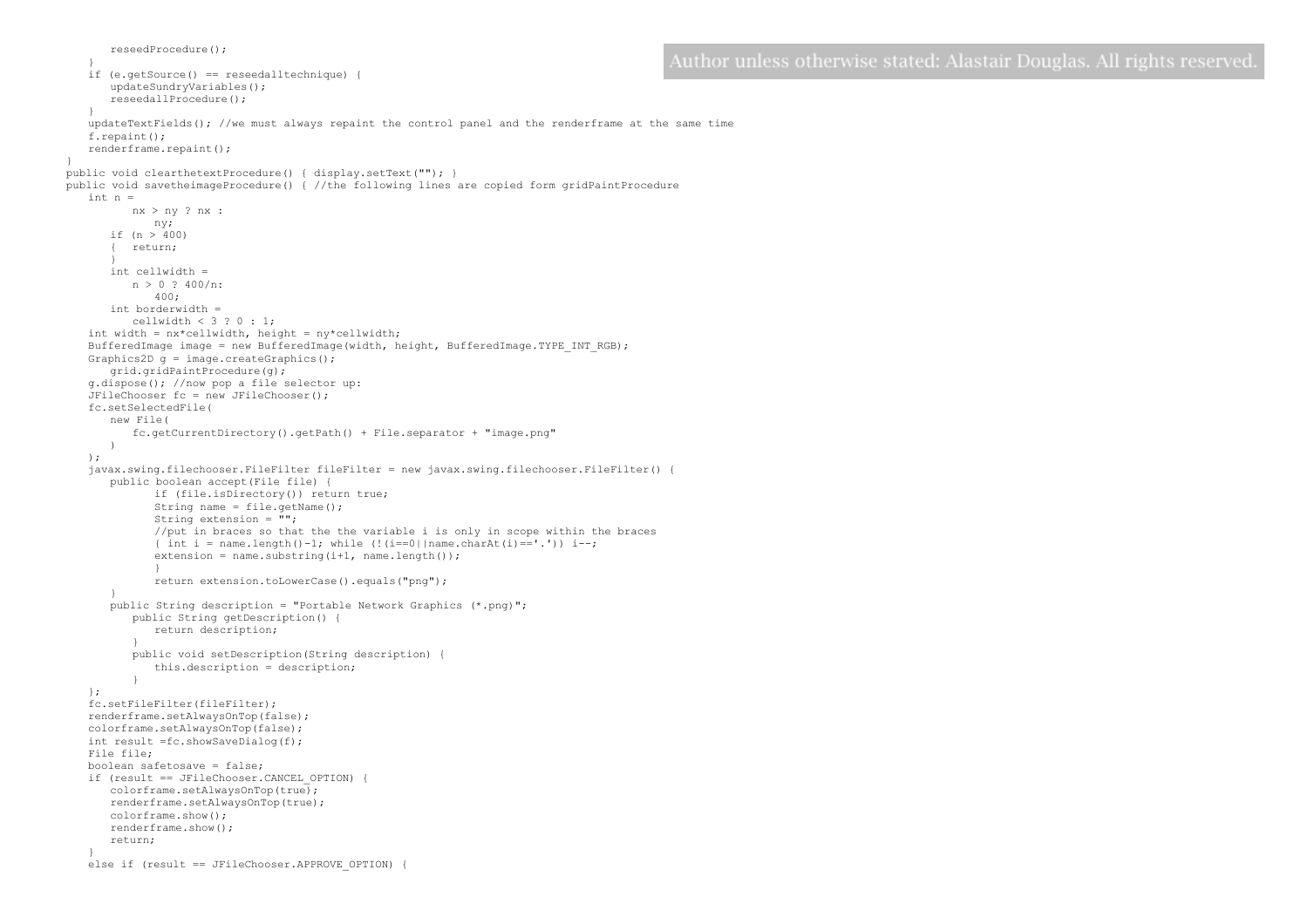```
file = fc.\text{getSelectedFile}();
      if (file.isDirectory()) { 
          JOptionPane.showMessageDialog(f, "Must choose a file, not a directory."); 
          colorframe.setAlwaysOnTop(true);
          renderframe.setAlwaysOnTop(true);
          colorframe.show();
          renderframe.show();
          return; 
       }
      if (file.exists()) {
          int response = JOptionPane.showConfirmDialog(
             null,
              "Overwrite existing file?","Confirm Overwrite",
             JOptionPane.OK_CANCEL_OPTION, 
             JOptionPane.QUESTION_MESSAGE
          );
          if(response == JOptionPane.CANCEL_OPTION || response == JOptionPane.CLOSED_OPTION ) {
             colorframe.setAlwaysOnTop(true);
             renderframe.setAlwaysOnTop(true);
             colorframe.show();
             renderframe.show();
             return;
          }
      } //all is ok to save:
      try { 
          ImageIO.write(image,"png", file); 
          colorframe.setAlwaysOnTop(true);
          renderframe.setAlwaysOnTop(true);
          colorframe.show();
          renderframe.show();
          return;
       }
      catch (Exception e) { JOptionPane.showMessageDialog(f, "Was unable to save file. The problem was: "+e);
          colorframe.setAlwaysOnTop(true);
          renderframe.setAlwaysOnTop(true);
          colorframe.show();
          renderframe.show();
          return;
      }
   }
   else {
      colorframe.setAlwaysOnTop(true);
      renderframe.setAlwaysOnTop(true);
      colorframe.show();
      renderframe.show();
      return;
   }
public void itemStateChanged(ItemEvent e) {
   Object source = e.getItemSelectable();
   if (source == spreadaccordingtoneighbourstechnique) {
      boolean spreadaccordingtoneighbourstechniqueclicked = false;
      boolean spreadaccordingtoneighbourstechniquevalue = true;
      spreadaccordingtoneighbourstechniqueclicked = true;
      if (e.getStateChange() == ItemEvent.DESELECTED) {
          spreadaccordingtoneighbourstechniquevalue = false;
       }
      spreadaccordingtoneighbours = spreadaccordingtoneighbourstechniquevalue;
   }
   if (source == restricttobinarytechnique) {
      boolean restricttobinarytechniqueclicked = false;
      boolean restricttobinarytechniquevalue = true;
      restricttobinarytechniqueclicked = true;
      if (e.getStateChange() == ItemEvent.DESELECTED) {
          restricttobinarytechniquevalue = false;
```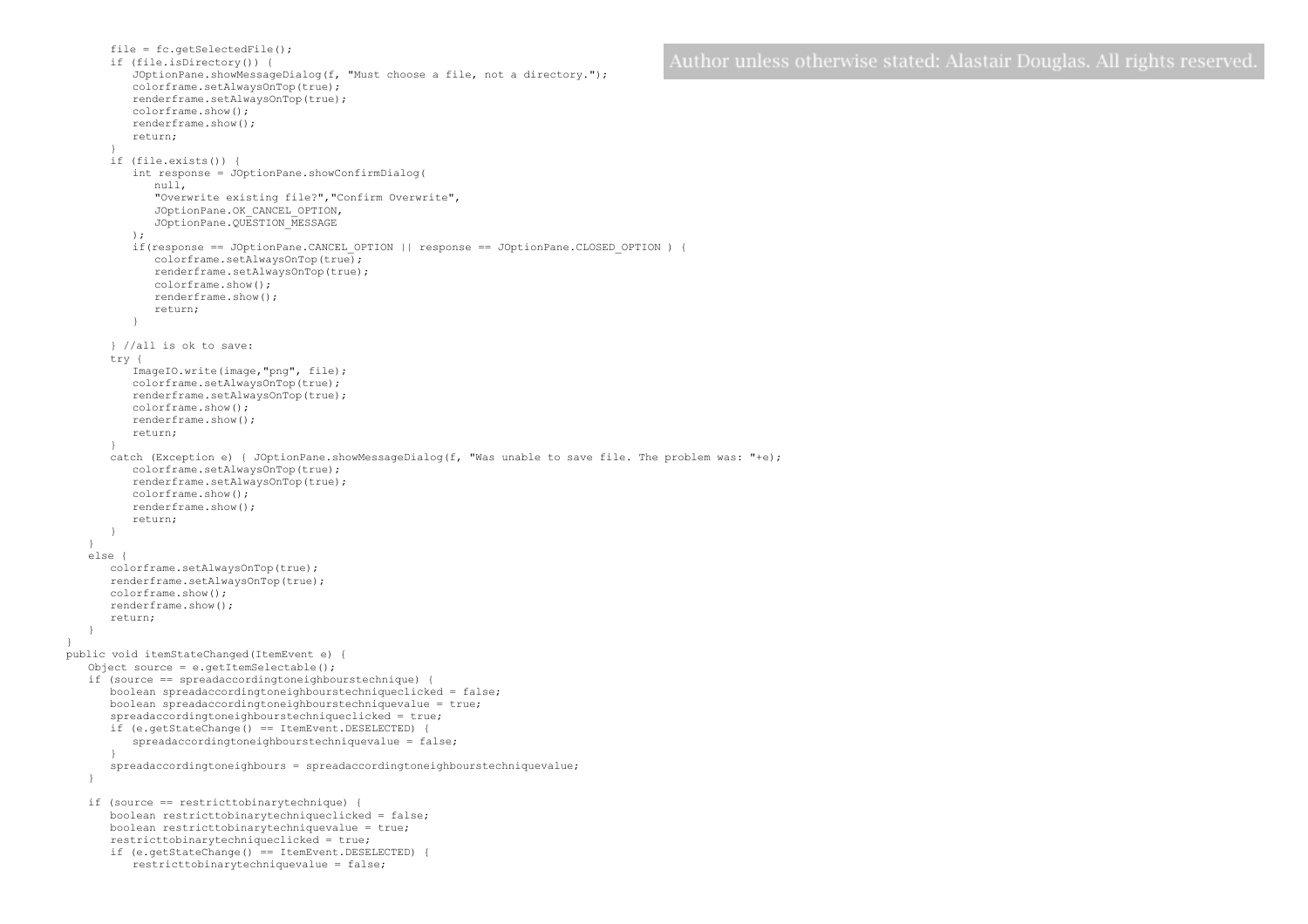```
}
          restricttobinary = restricttobinarytechniquevalue;
      }
   }
void reseedProcedure() {
      seedcount = 0; onecount = 0;
      seedcountlines = 0;
      seedcountgaps = 0;
      simseedcount = 0; simonecount = 0;
      simseedcountlines = 0;
      simseedcountgaps = 0;
      simtrapenergy = 0;
      simtrapenergylines = 0;
      simtrapenergygaps = 0;
      step = 0;for (int i = 0; i < nx; i++)
          for (int j = 0; j < ny; j++)if (rectangle[i][j] ) 
             { if (
                     ( // this is meant to achieve seeding of central ninth exactly when nx and ny are multiples of 3. the behaviour when nx and ny are not multiples of 3 was not
considered a design goal
                        (nx/3) \leq i \& i \leq ((2 * nx)/3))x, x((ny/3)<=j && j<((2*ny)/3)
                        && 
                       traps[i][j]==0
                    ) 
                 \lambda\{ seeds[i][j] = 1;
                    seedcount++; onecount++;
                    if (i%2==0) seedcountlines++;
                    if (i%2==1) seedcountgaps++;
                 }
                 else seeds[i][j] =0;
             }
             else {
                 seeds[i][j] = 0;}
      display.append(
          "CENTRAL NINTH SEEDED:\t"+
          "NUMBER OF SEEDS:\t"+
          "NUMBER OF ONES:\t"+
          "SEEDS IN LINES (a):\t"+
          "SEEDS IN GAPS (b):\t"+
          "a+b:\n\frac{m+1}{2}"\t"+seedcount+"\t"+onecount+"\t"+seedcountlines+"\t"+seedcountgaps+"\t"+(seedcountlines + seedcountgaps)+"\n");
      f.repaint();
      renderframe.repaint();
   }
   void reseedallProcedure() {
      seedcount = 0; onecount = 0;
      seedcountlines = 0;
      seedcountgaps = 0;
      simseedcount = 0; simonecount = 0;
      simseedcountlines = 0;
      simseedcountgaps = 0;
      simtrapenergy = 0;
      simtrapenergylines = 0;
      simtrapenergygaps = 0;
      step = 0;for (int i = 0; i < nx; i++)
          for (int j = 0; j < ny; j++)if (rectangle[i][j] ) 
             { if (
                     ( 
                        traps[i][j]==0
```
)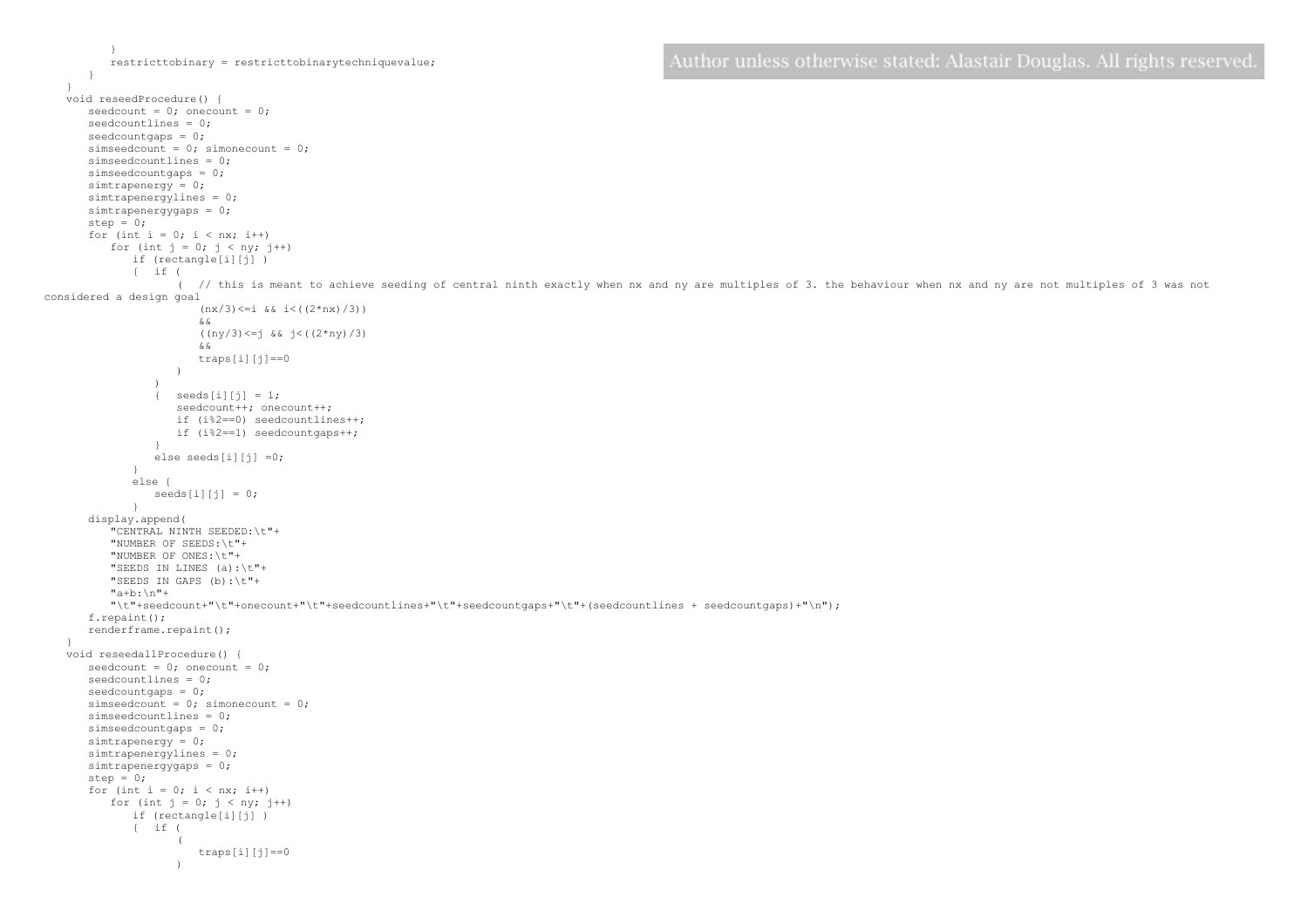```
) 
                seeds[i][i] = 1;
                 seedcount++: onecount++:
                 if (i%2==0) seedcountlines++;
                if (i%2==1) seedcountgaps++;
              }
             else seeds[i][j] = 0;
          }
          else {
             seeds[i][j] = 0;
          }
   display.append(
       "ALL SEEDED:\t"+
      "NUMBER OF SEEDS:\t"+
      "NUMBER OF ONES:\t"+
      "SEEDS IN LINES (a):\t"+
      "SEEDS IN GAPS (b):\t"+
      "a+b:\n\frac{m+1}{2}"\t"+seedcount+"\t"+onecount+"\t"+seedcountlines+"\t"+seedcountgaps+"\t"+(seedcountlines + seedcountgaps)+"\n");
   f.repaint();
   renderframe.repaint();
}
boolean simulationrunning = false; //indicates permission to run
SwingWorker simulationthread;
void startsimulationProcedure() {
   simulationthread = new SwingWorker() {
      public Object construct() {
                 step = 0:
                 simseedcount = seedcount; simonecount = onecount;
                 simseedcountlines = seedcountlines;
                 simseedcountgaps = seedcountgaps;
                 display.append(
                     "STARTING SIMULATION:\n"
                 );
                 display.append(
                    "STEP:\tSEEDS LEFT (s):\t"+
                    "ONES LEFT:\t"+
                    "SEEDS IN LINES (a):\t"+
                    "SEEDS IN GAPS (b):\t"+
                    "TRAPPED SEEDS (t):\t"+
                    "TRA. SEE. IN LINES (l):\t"+
                    "TRA. SEE. IN GAPS (g):\t"+
                    "s+t:\ta+b:\tl+g:\n"
```

```
);
```
display.append((step)+"\t"+simseedcount+"\t"+simonecount+"\t"+simseedcountlines+"\t"+simtrapenergy+"\t"+simtrapenergylines+"\t"+simtrapenergygaps+"\t"+(simseedcount +simtrapenergy)+"\t"+(simseedcountlines+simseedcountgaps)+"\t"+(simtrapenergylines+simtrapenergygaps)+"\n");

> while (step < simulationlength && simseedcount != 0 && simulationrunning) { stepsim(); if ((step+1)%displayeveryxsteps==0) {

display.append((step+1)+"\t"+simseedcount+"\t"+simonecount+"\t"+simseedcountdaps+"\t"+simtrapenergy+"\t"+simtrapenergylines+"\t"+simtrapenergygaps+"\t"+(simseedcou nt+simtrapenergy)+"\t"+(simseedcountlines+simseedcountgaps)+"\t"+(simtrapenergylines+simtrapenergygaps)+"\n");

```
display.setCaretPosition(display.getText().length());
   }
   step++;
}
f.repaint();
renderframe.repaint(); //this used to be before the step++, but logically it should be moved out of the loop since we only need to call it at the end
seedcount = simseedcount; onecount = simonecount;
seedcountlines = simseedcountlines;
seedcountgaps = simseedcountgaps;
simulationrunning = false;
```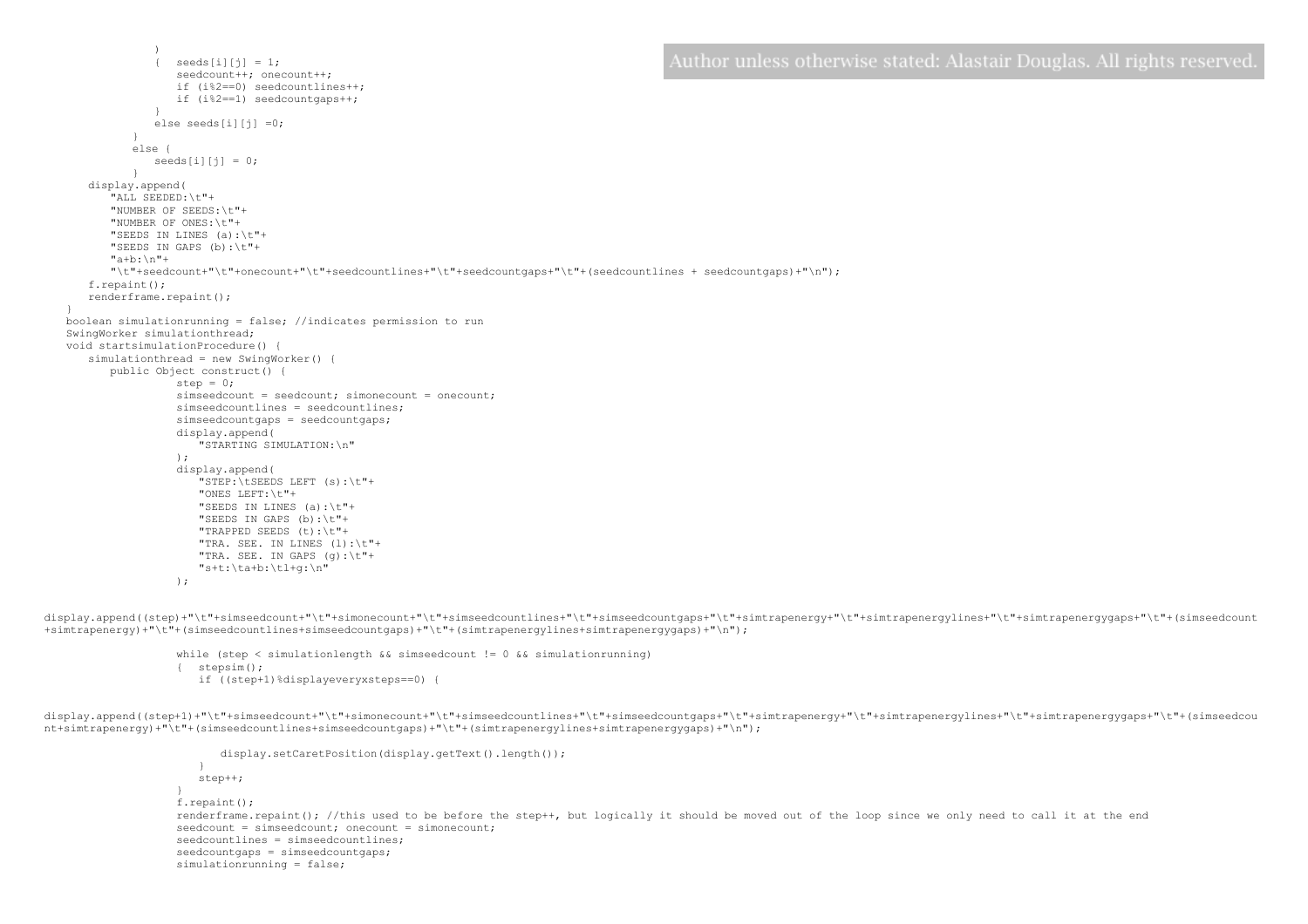```
return null;
       }
   };
   simulationrunning = true;
   simulationthread.start();
}
double simseedcount = 0; int simonecount = 0; //number of cells that have value 1
double simseedcountlines = 0;
double simseedcountgaps = 0;
double simtrapenergy = 0;
double simtrapenergylines = 0;
double simtrapenergygaps = 0;
void stepsim()
{ simseedcount = 0; simonecount = 0;
   simseedcountlines = 0;
   simseedcountgaps = 0:
   simtrapenergy = 0;
   simtrapenergylines = 0;
   simtrapenergygaps = 0;
   for (int i = 0; i < nx; i++)for (int j = 0; j < ny; j++){ if (traps[i][j] == 0) seeds 2[i][j] = 0;
          if (traps[i][i]=-1) seeds2[i][i] = seeds[i][i];
       } //redistribute to centre
                 double pot = 0;
                 for (int i = 0; i < nx; i++)for (int \mathbf{i} = 0; \mathbf{j} < \mathbf{n}v; \mathbf{i}++)
                    { if (traps[i][j]==0) {
                           double take = seeds[i][j]*redistributetocentrefactor;
                           pot += take;
                           seeds[i][j] -= take;
                        }
                     }
                 int sitecount = 0;
                 for (int i = 0; i < nx; i++)for (int j = 0; j < ny; j++)if (rectangle[i][j] )//!= null) 
                        { if ((nx/3) \leq i \&\&i \leq ((2 * nx) / 3)) & ((ny/3) \leq j \&\&j \leq ((2 * ny) / 3)) )
                            { sitecount++;
                            }
                        }
                 for (int i = 0; i < nx; i++)for (int j = 0; j < ny; j++)if (rectangle[i][j]) )//!= null{ if ((nx/3) \leq i \&\&i \leq ((2 * nx)/3)) & ((ny/3) \leq j \&\&j \leq ((2 * ny)/3)){ seeds2[i][j]+=pot/sitecount;
                            }
                        }
   for (int i = 0; i < nx; i++)for (int j = 0; j < ny; j++)if (traps[i][j]==0) {
              double energytospread = seeds[i][j]*(1-decayfactor);
             seeds[i][j] = 0;double energygiventonontrappart = fraction_given_to_non_trap_part*energytospread;
                 double energygiventonontrappartgap = fraction_given_to_non_trap_part_gap*energytospread;
                 double energygiventotrapneighbour = fraction_given_to_trap_neighbour*energytospread;
                 double energygiventotrapneighbourgap = fraction given to trap neighbour gap*energytospread;
                 double energygiventonontrappart FROMGAP = fraction given to non trap part FROMGAP*energytospread;
                 double energygiventonontrappartgap_FROMGAP = fraction given to non trap_part_gap_FROMGAP*energytospread;
                 double energygiventotrapneighbour_FROMGAP = fraction given to trap_neighbour_FROMGAP*energytospread;
                 double energygiventotrapneighbourgap_FROMGAP = fraction given to trap_neighbour_gap_FROMGAP*energytospread;
                 double energygiventotrappart fromtrapneighbour = fraction given to trap part from trap neighbour*energytospread;
                 double energygiventotrappartgap_fromtrapneighbour = fraction given to trap part gap_from_trap_neighbour*energytospread;
                 double energygiventonontrappart fromtrapneighbour = fraction given to non trap part from trap neighbour*energytospread;
                 double energygiventonontrappartgap fromtrapneighbour = fraction given to non trap part gap from trap neighbour*energytospread;
                 double energygiventotrapneighbour fromtrapneighbour = fraction given to trap neighbour from trap neighbour*energytospread;
                 double energygiventotrapneighbourgap_fromtrapneighbour = fraction given to trap_neighbour gap_from_trap_neighbour*energytospread;
```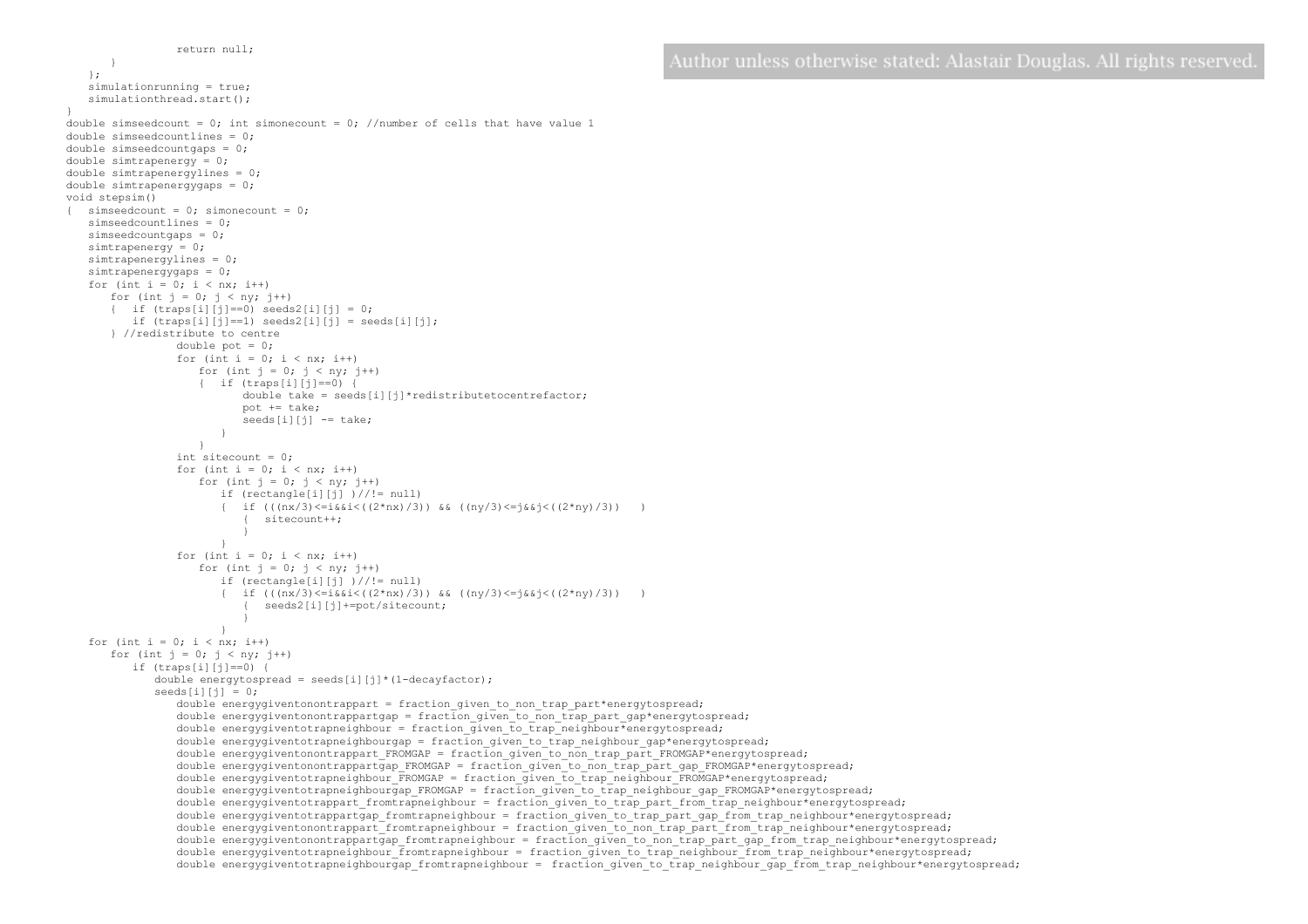```
double energygiventotrappart_fromtrapneighbour_FROMGAP = fraction_given_to_trap_part_from_trap_neighbour_FROMGAP*energytospread;
double energygiventotrappartgap_fromtrapneighbour_FROMGAP = fraction_given_to_trap_part_gap_from_trap_neighbour_FROMGAP*energytospread; 1S. All rights reserved
double energygiventonontrappart fromtrapneighbour_FROMGAP = fraction_given_to_non_trap_part_from_trap_neighbour_FROMGAP*energytospread;
double energygiventonontrappartgap fromtrapneighbour FROMGAP = fraction_given_to_non_trap_part_gap_from_trap_neighbour_FROMGAP*energytospread;
double energygiventotrapneighbour_fromtrapneighbour_FROMGAP = fraction_given_to_trap_neighbour_from_trap_neighbour_FROMGAP*energytospread;
double energygiventotrapneighbourgap_fromtrapneighbour_FROMGAP =fraction_given_to_trap_neighbour_gap_from_trap_neighbour_FROMGAP*energytospread;
if (rectangle[i][j] && trapneighbours[i][j]==0 && i%2==0) {//spreading from normal seed IN LINE!
   double spentenergy = 0;
   if (inRange(i-1,j) && rectangle[i-1][j]) { //EASTif (trapneighbours[i-1][j]==0) {
          if ((i-1)%2==0) { seeds2[i-1][j]+= energygiventonontrappart; spentenergy += energygiventonontrappart; }
          else { seeds2[i-1][j]+= energygiventonontrappartgap; spentenergy += energygiventonontrappartgap;
       }
      else {
          if ((i-1)%2==0) { seeds2[i-1][j]+= energygiventotrapneighbour; spentenergy += energygiventotrapneighbour; }
          else { seeds2[i-1][j]+= energygiventotrapneighbourgap; spentenergy += energygiventotrapneighbourgap;
      }
    }
   if (inRange(i+1,j) && rectangle[i+1][j] ) { //WEST
      if (trapneighbours[i+1][j]==0) {
          if ((i+1)%2==0) {seeds2[i+1][j]+= energygiventonontrappart; spentenergy += energygiventonontrappart; }
          else {seeds2[i+1][j]+= energygiventonontrappartgap; spentenergy += energygiventonontrappartgap; }
       }
      else {
          if ((i+1)%2==0) { seeds2[i+1][j]+= energygiventotrapneighbour; spentenergy += energygiventotrapneighbour; }
          else {
             seeds2[i+1][j]+= energyqiventotrapneighbourgap; spentenergy += energyqiventotrapneighbourgap;
          }
      }
    }
   if (inRange(i,j-1) && rectangle[i][j-1] ) { //NORTH 
      if (trapneighbours[i][j-1]==0) {
          if (i%2==0) {seeds2[i][j-1]+= energygiventonontrappart; spentenergy += energygiventonontrappart; }
          else {seeds2[i][j-1]+= energygiventonontrappartgap; spentenergy += energygiventonontrappartgap; }
      }
      else \overline{ }if (i%2==0) { seeds2[i][j-1]+= energygiventotrapneighbour; spentenergy += energygiventotrapneighbour; }
          else { seeds2[i][j-1]+= energygiventotrapneighbourgap; spentenergy += energygiventotrapneighbourgap; }
      }
    }
   if (inRange(i,j+1) && rectangle[i][j+1] ) { //SOUTH
      if (trapneighbours[i][j+1]==0) {
          if (i%2==0) {seeds2[i][j+1]+= energygiventonontrappart; spentenergy += energygiventonontrappart; }
          else {seeds2[i][j+1]+= energygiventonontrappartgap; spentenergy += energygiventonontrappartgap; }
      }
      else {
          if (i%2==0) { seeds2[i][j+1]+= energygiventotrapneighbour; spentenergy += energygiventotrapneighbour; }
          else {seeds2[i][j+1]+= energygiventotrapneighbourgap; spentenergy += energygiventotrapneighbourgap;
      }
    }
   seeds2[i][j] += energytospread-spentenergy;
}
if (rectangle[i][j] && trapneighbours[i][j]==0 && i%2==1) { //spreading from normal seed IN GAP!
   double spentenergy = 0;
   if (inRange(i-1,j) && rectangle[i-1][j] ) { //EAST 
      if (trapneighbours[i-1][j]==0) {
          if ((i-1)%2==0) { seeds2[i-1][j]+= energygiventonontrappart FROMGAP; spentenergy += energygiventonontrappart FROMGAP;
          else { seeds2[i-1][j]+= energygiventonontrappartgap FROMGAP; spentenergy += energygiventonontrappartgap FROMGAP; }
       }
      else {
          if ((i-1)%2==0) {
             seeds2[i-1][j]+= energygiventotrapneighbour FROMGAP; spentenergy += energygiventotrapneighbour FROMGAP;
          }
          else {
             seeds2[i-1][j]+= energygiventotrapneighbourgap_FROMGAP; spentenergy += energygiventotrapneighbourgap_FROMGAP; 
          }
       }
```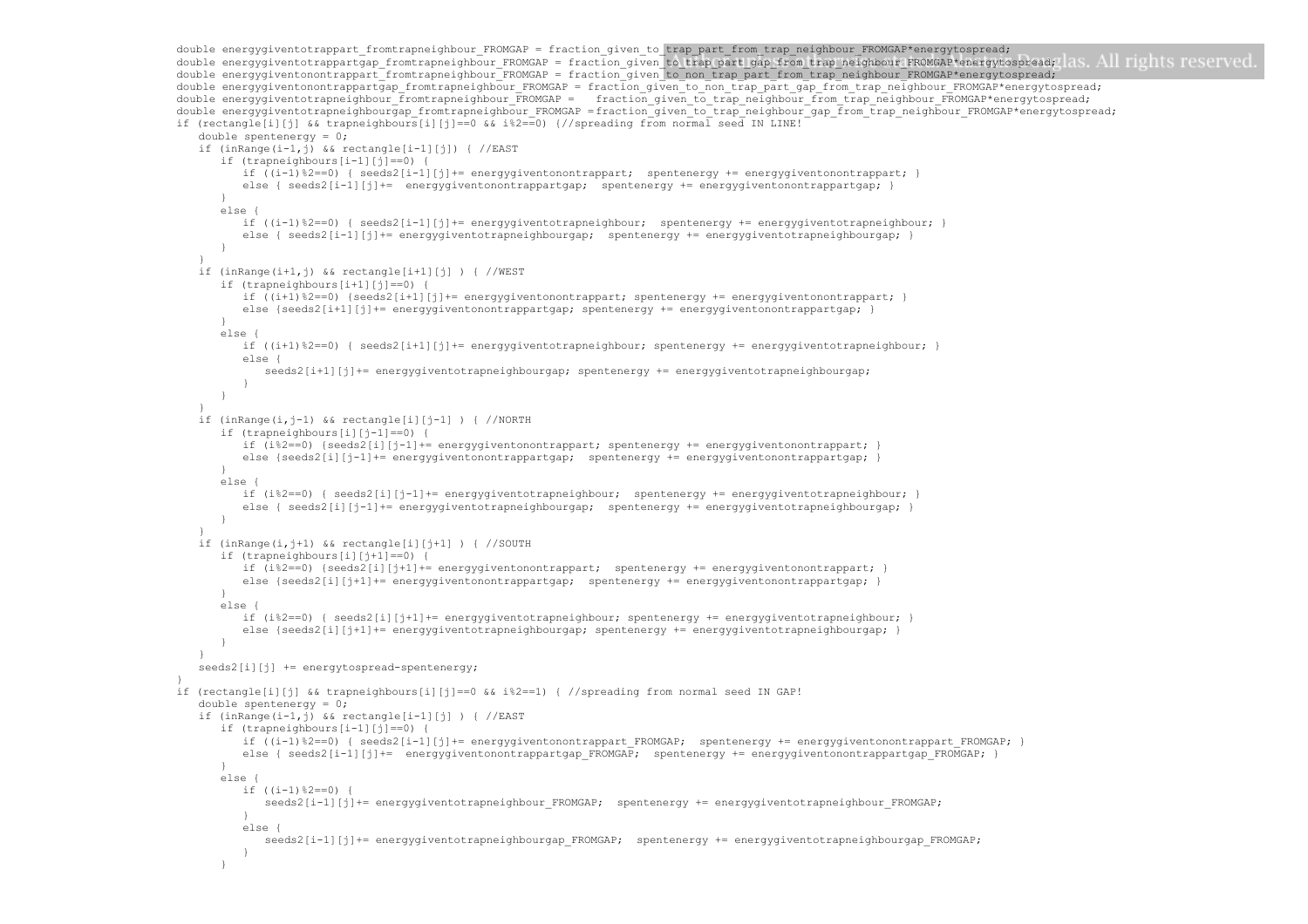```
}
                                                                            Author unless otherwise stated: Alastair Douglas. All rights reserved
   if (inRange(i+1,j) && rectangle[i+1][j] ) { //WEST
      if (trapneighbours[i+1][j]==0) {
         if ((i+1)%2==0) {seeds2[i+1][j]+= energygiventonontrappart FROMGAP; spentenergy += energygiventonontrappart FROMGAP; }
         else {seeds2[i+1][j]+= energygiventonontrappartgap_FROMGAP; spentenergy += energygiventonontrappartgap_FROMGAP; }
       }
      else {
         if ((i+1)%2==0) {seeds2[i+1][j]+= energygiventotrapneighbour FROMGAP; spentenergy += energygiventotrapneighbour FROMGAP;
         else {
             seeds2[i+1][j]+= energygiventotrapneighbourgap_FROMGAP; spentenergy += energygiventotrapneighbourgap_FROMGAP;
          }
      }
   }
   if (inRange(i,j-1) && rectangle[i][j-1] ) { //NORMif (trapneighbours[i][j-1]==0) {
         if (i%2==0) {seeds2[i][j-1]+= energygiventonontrappart FROMGAP; spentenergy += energygiventonontrappart FROMGAP; }
         else {seeds2[i][j-1]+= energygiventonontrappartgap FROMGAP; spentenergy += energygiventonontrappartgap_FROMGAP; }
       }
      else {
         if (i%2==0){ seeds2[i][j-1]+= energygiventotrapneighbour FROMGAP; spentenergy += energygiventotrapneighbour FROMGAP;
         else {seeds2[i][j-1]+= energygiventotrapneighbourgap FROMGAP; spentenergy += energygiventotrapneighbourgap FROMGAP; }
      }
   }
   if (inRange(i,j+1) && rectangle[i][j+1] ) { // SOUTH
      if (trapneighbours[i][j+1]==0) {
         if (i%2==0) {seeds2[i][j+1]+= energygiventonontrappart FROMGAP; spentenergy += energygiventonontrappart FROMGAP;
         else {seeds2[i][j+1]+= energygiventonontrappartgap_FROMGAP; spentenergy += energygiventonontrappartgap_FROMGAP; }
       }
      else {
         if (i%2==0) { seeds2[i][j+1]+= energygiventotrapneighbour_FROMGAP; 
                spentenergy += energygiventotrapneighbour FROMGAP;
          }
         else { seeds2[i][j+1]+= energygiventotrapneighbourgap_FROMGAP;
             spentenergy += energygiventotrapneighbourgap FROMGAP;
          }
      }
   }
   seeds2[i][j] += energytospread-spentenergy;
}
if (rectangle[i][j] && trapneighbours[i][j]!=0 && i%2==0) { //spreading from trapneighbour IN LINE!
   double spentenergy = 0;
   if (inRange(i-1,j) && rectangle[i-1][j] ) { //EAST
      if (traps[i-1][j]==1) {
         if ((i-1)%2==0) {seeds2[i-1][j]+= energygiventotrappart fromtrapneighbour; spentenergy += energygiventotrappart fromtrapneighbour; }
         else {seeds2[i-1][j]+= energygiventotrappartgap fromtrapneighbour; spentenergy += energygiventotrappartgap fromtrapneighbour; }
       }
      else if (trapneighbours[i-1][j]==0) {
         if ((i-1)%2==0) {seeds2[i-1][j]+= energygiventonontrappart_fromtrapneighbour; spentenergy += energygiventonontrappart_fromtrapneighbour; }
         else {seeds2[i-1][j]+= energygiventonontrappartgap fromtrapneighbour; spentenergy += energygiventonontrappartgap fromtrapneighbour; }
       }
      else {
             if ((i-1)%2==0) {seeds2[i-1][j]+= energygiventotrapneighbour fromtrapneighbour; spentenergy += energygiventotrapneighbour fromtrapneighbour;
      }
             else { seeds2[i-1][j]+= energygiventotrapneighbourgap fromtrapneighbour; spentenergy += energygiventotrapneighbourgap fromtrapneighbour;
      }
      }
   }
   if (inRange(i+1,j) && rectangle[i+1][j] ) { //WEST
      if (traps[i+1][j]==1) {
         if ((i+1)%2==0) {seeds2[i+1][j]+= energygiventotrappart fromtrapneighbour; spentenergy += energygiventotrappart fromtrapneighbour; }
         else {seeds2[i+1][j]+= energygiventotrappartgap fromtrapneighbour; spentenergy += energygiventotrappartgap fromtrapneighbour; }
       }
      else if (trapneighbours[i+1][j]==0) {
         if ((i+1)%2==0) {seeds2[i+1][j]+= energygiventonontrappart_fromtrapneighbour; spentenergy += energygiventonontrappart_fromtrapneighbour; }
```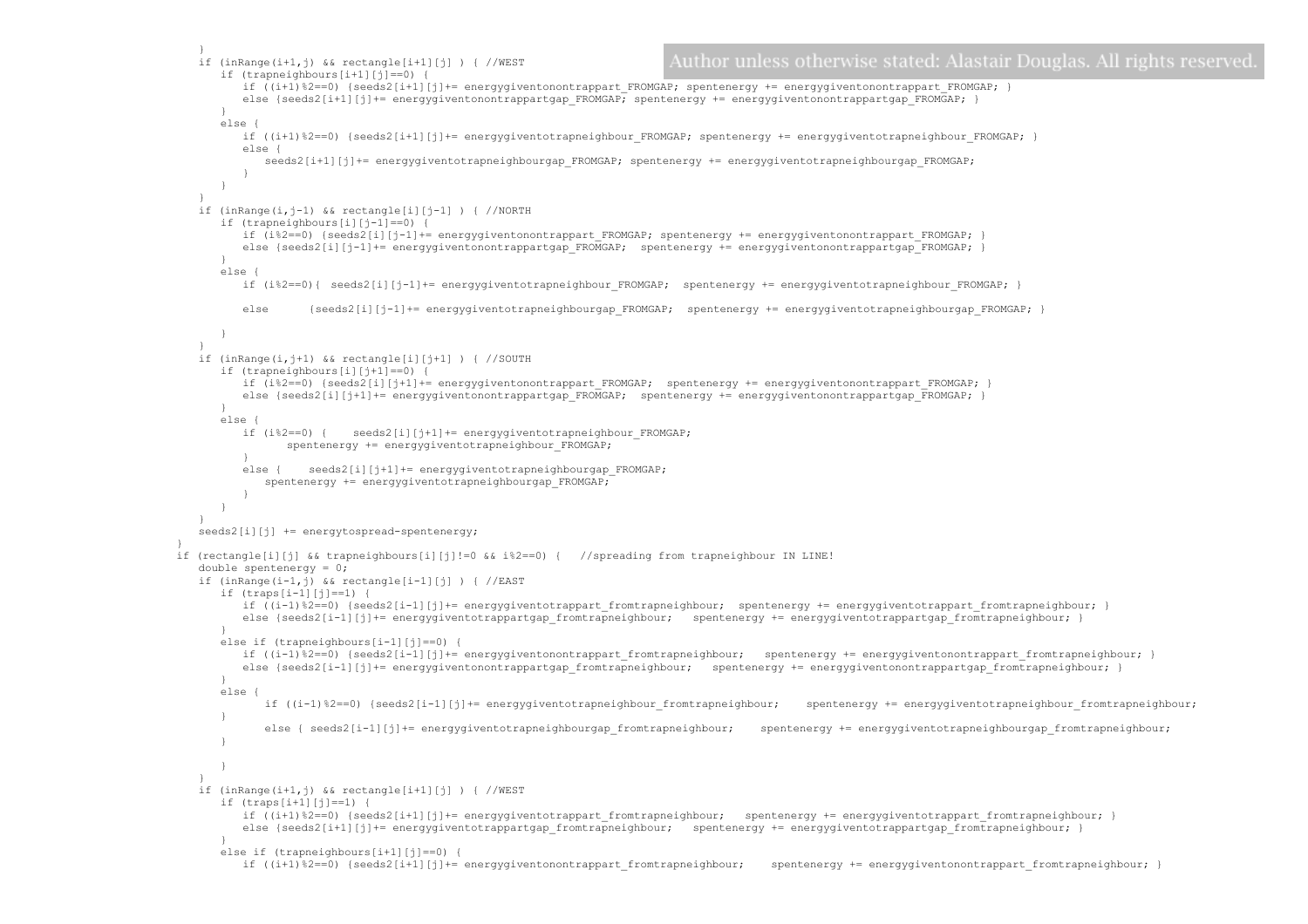```
else { seeds2[i+1][j]+= energygiventonontrappartgap_fromtrapneighbour; spentenergy += energygiventonontrappartgap_fromtrapneighbour; }<br>[[] energy to make a spentence of the contrast of the contrast of the contrast of the c
       }
      else {
         if ((i+1)%2==0) {seeds2[i+1][j]+= energygiventotrapneighbour fromtrapneighbour; spentenergy += energygiventotrapneighbour fromtrapneighbour; }
         else {seeds2[i+1][j]+= energygiventotrapneighbourgap fromtrapneighbour; spentenergy += energygiventotrapneighbourgap fromtrapneighbour; }
      }
   }
   if (inRange(i,j-1) && rectangle[i][j-1] ) { //NORTH 
      if (traps[i][j-1]==1) {
         if (i%2==0) {seeds2[i][j-1]+= energygiventotrappart fromtrapneighbour; spentenergy += energygiventotrappart fromtrapneighbour;
         else {seeds2[i][j-1]+= energygiventotrappartgap fromtrapneighbour; spentenergy += energygiventotrappartgap fromtrapneighbour; }
       }
      else if (trapneighbours[i][j-1]==0)
      {
         if (i%2==0) {seeds2[i][j-1]+= energygiventonontrappart fromtrapneighbour; spentenergy += energygiventonontrappart fromtrapneighbour; }
         else {seeds2[i][j-1]+= energygiventonontrappartgap fromtrapneighbour; spentenergy += energygiventonontrappartgap fromtrapneighbour; }
       }
      else \overline{ }if (i%2==0) { seeds2[i][j-1]+= energygiventotrapneighbour_fromtrapneighbour; spentenergy += energygiventotrapneighbour_fromtrapneighbour; }
             else { seeds2[i][j-1]+= energygiventotrapneighbourgap fromtrapneighbour; spentenergy += energygiventotrapneighbourgap fromtrapneighbour; }
      }
   }
   if (inRange(i,j+1) && rectangle[i][j+1] ) { //SOUTH
      if (traps[i][j+1]==1) {
         if (i%2==0) {seeds2[i][j+1]+= energygiventotrappart fromtrapneighbour; spentenergy += energygiventotrappart fromtrapneighbour; }
         else {seeds2[i][j+1]+= energygiventotrappartgap fromtrapneighbour; spentenergy += energygiventotrappartgap fromtrapneighbour; }
       }
      else if (trapneighbours[i][j+1]==0) {
         if (i%2==0) {seeds2[i][j+1]+= energygiventonontrappart_fromtrapneighbour; spentenergy += energygiventonontrappart_fromtrapneighbour; }
      else {seeds2[i][j+1]+= energygiventonontrappartgap_fromtrapneighbour; spentenergy += energygiventonontrappartgap_fromtrapneighbour; }
       }
      else {
             if (i%2==0){ seeds2[i][j+1]+= energygiventotrapneighbour_fromtrapneighbour; spentenergy += energygiventotrapneighbour_fromtrapneighbour; }
             else {seeds2[i][j+1]+= energygiventotrapneighbourgap fromtrapneighbour; spentenergy += energygiventotrapneighbourgap fromtrapneighbour; }
       }
   }
   seeds2[i][j] += energytospread-spentenergy;
if (rectangle[i][j] && trapneighbours[i][j]!=0 && i%2==1) { //spreading from trapneighbour IN GAP!
   double spentenergy = 0;
   if (inRange(i-1,j) && rectangle[i-1][j] ) { //EAST 
      if (traps[i-1][j]==1) {
         if ((i-1)%2==0) {seeds2[i-1][j]+= energygiventotrappart fromtrapneighbour FROMGAP; spentenergy += energygiventotrappart fromtrapneighbour FROMGAP; }
         else {seeds2[i-1][j]+= energygiventotrappartgap fromtrapneighbour FROMGAP; spentenergy += energygiventotrappartgap fromtrapneighbour FROMGAP; }
       }
      else if (trapneighbours[i-1][j]==0) {
         if ((i-1)%2==0) {seeds2[i-1][j]+= energygiventonontrappart fromtrapneighbour FROMGAP; spentenergy += energygiventonontrappart fromtrapneighbour FROMGAP;
          else {seeds2[i-1][j]+= energygiventonontrappartgap_fromtrapneighbour_FROMGAP; spentenergy += energygiventonontrappartgap_fromtrapneighbour_FROMGAP;
       }
      else {
             if ((i-1)%2==0) {seeds2[i-1][j]+= energygiventotrapneighbour fromtrapneighbour FROMGAP;
                 spentenergy += energygiventotrapneighbour fromtrapneighbour FROMGAP; }
             else {seeds2[i-1][j]+= energygiventotrapneighbourgap_fromtrapneighbour_FROMGAP;
                 spentenergy += energygiventotrapneighbourgap_fromtrapneighbour_FROMGAP; }
      }
   }
   if (inRange(i+1, j) && rectangle[i+1][j] ) { //WESTif (traps[i+1][j]==1) {
         if ((i+1)%2==0) {seeds2[i+1][j]+= energygiventotrappart fromtrapneighbour FROMGAP; spentenergy += energygiventotrappart fromtrapneighbour FROMGAP; }
         else {seeds2[i+1][j]+= energygiventotrappartgap fromtrapneighbour FROMGAP; spentenergy += energygiventotrappartgap fromtrapneighbour FROMGAP; }
       }
      else if (trapneighbours[i+1][j]==0) {
         if ((i+1)%2==0) {seeds2[i+1][j]+= energygiventonontrappart_fromtrapneighbour_FROMGAP; spentenergy += energygiventonontrappart_fromtrapneighbour_FROMGAP; }
          else { seeds2[i+1][j]+= energygiventonontrappartgap fromtrapneighbour FROMGAP; spentenergy += energygiventonontrappartgap fromtrapneighbour FROMGAP; }
      }
```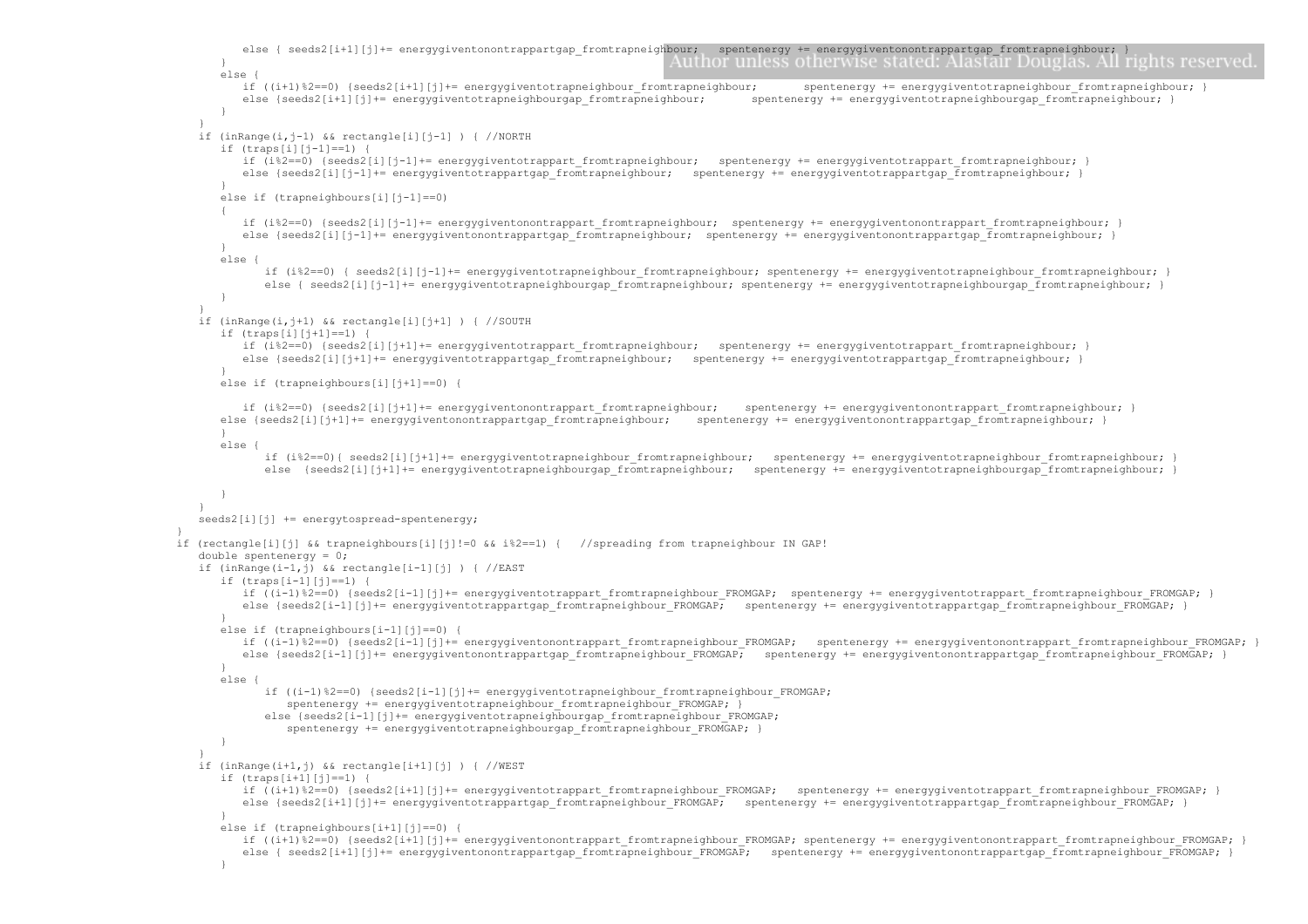```
else {
                              if ((i+1)%2==0) {seeds2[i+1][j]+= energygiventotrapneighbour_fromtrapneighbour_FROMGAP; Wise stated: Alastair Douglas. All rights reserved
                                 spentenergy += energygiventotrapneighbour fromtrapneighbour FROMGAP; }
                             else{ seeds2[i+1][j]+= energygiventotrapneighbourgap_fromtrapneighbour_FROMGAP;
                                 spentenergy += energygiventotrapneighbourgap_fromtrapneighbour_FROMGAP; }
                       }
                    }
                   if (inRange(i,j-1) && rectangle[i][j-1] ) { //NORTH 
                       if (traps[i][j-1]==1) {
                          if (i%2==0) {seeds2[i][j-1]+= energygiventotrappart fromtrapneighbour FROMGAP; spentenergy += energygiventotrappart fromtrapneighbour FROMGAP; }
                          else {seeds2[i][j-1]+= energygiventotrappartgap fromtrapneighbour FROMGAP; spentenergy += energygiventotrappartgap_fromtrapneighbour_FROMGAP; }
                       }
                       else if (trapneighbours[i][j-1]==0)
                       {
                          if (i%2==0) {seeds2[i][j-1]+= energygiventonontrappart fromtrapneighbour FROMGAP; spentenergy += energygiventonontrappart fromtrapneighbour FROMGAP;
                          else {seeds2[i][j-1]+= energygiventonontrappartgap_fromtrapneighbour_FROMGAP; spentenergy += energygiventonontrappartgap_fromtrapneighbour_FROMGAP; }
                       }
                       else {
                             if (i%2 == 0) {seeds2[i][j-1] += energygiventotrapneighbour fromtrapneighbour FROMGAP;
                              spentenergy += energygiventotrapneighbour_fromtrapneighbour_FROMGAP; }
                             else {seeds2[i][j-1]+= energygiventotrapneighbourgap fromtrapneighbour FROMGAP; spentenergy += energygiventotrapneighbour fromtrapneighbour FROMGAP;
                       }
                    }
                   if (inRange(i,j+1) && rectangle[i][j+1] ) { //SOUTH
                       if (traps[i][j+1]==1) {
                          if (i%2==0) {seeds2[i][j+1]+= energygiventotrappart fromtrapneighbour FROMGAP; spentenergy += energygiventotrappart fromtrapneighbour FROMGAP;
                          else {seeds2[i][j+1]+= energygiventotrappartgap fromtrapneighbour FROMGAP; spentenergy += energygiventotrappartgap_fromtrapneighbour_FROMGAP; }
                       }
                       else if (trapneighbours[i][j+1]==0) {
                          if (i%2==0) {seeds2[i][j+1]+= energygiventonontrappart fromtrapneighbour FROMGAP; spentenergy += energygiventonontrappart fromtrapneighbour FROMGAP; }
                       else {seeds2[i][j+1]+= energygiventonontrappartgap fromtrapneighbour FROMGAP; spentenergy += energygiventonontrappartgap fromtrapneighbour FROMGAP; }
                       }
                       else {
                             if (i%2==0) {seeds2[i][j+1]+= energygiventotrapneighbour_fromtrapneighbour_FROMGAP; 
                                 spentenergy += energygiventotrapneighbour fromtrapneighbour FROMGAP; }
                              else{ seeds2[i][j+1]+= energygiventotrapneighbourgap_fromtrapneighbour_FROMGAP;
                                 spentenergy += energygiventotrapneighbourgap_fromtrapneighbour_FROMGAP; }
                       }
                    }
                    seeds2[i][j] += energytospread-spentenergy;
                 }
       }
      for (int i = 0; i < nx; i++) //record details
         for (int j = 0; j < ny; j++){ if (traps[i][i]=-0) {
                simonecount += seeds2[i][j]==1?1:0;
                if (restricttobinary) seeds2[i][j] = seeds2[i][j] == 1?1:0;simseedcount += seeds2[i][j];
             }
             if (traps[i][j]=-0&4&3=-0) simseedcountlines += seeds2[i][j];
             if (traps[i][j]=-0&i*2=-1) simseedcountgaps += seeds2[i][j];
             if (traps[i][j]==1) simtrapenergy += seeds2[i][j];
             if (traps[i][j]=-1&i2=-0) simtrapenergylines += seeds2[i][j];
             if (traps[i][j]==1&&i%2==1) simtrapenergygaps += seeds2[i][j];
          }
      double[][] temp = seeds;
      seeds = seeds2; 
      seeds2 = temp;} //end stepsim
void showseedsProcedure()
   showseeds = !showseeds;
   f.repaint();
   renderframe.repaint();
```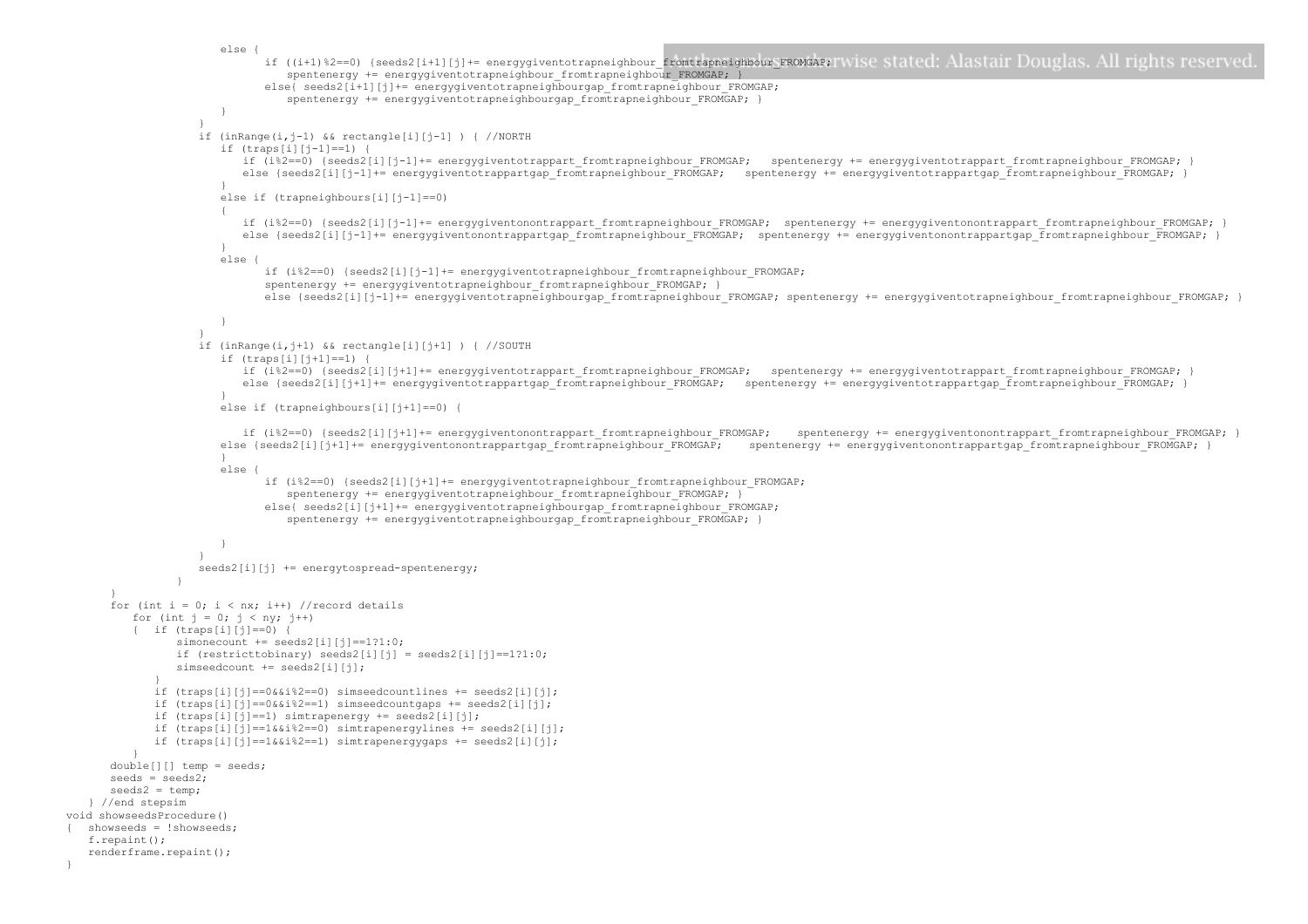```
{ showtraps = !showtraps;
   f.repaint();
   renderframe.repaint();
void fillStripeyProcedure()
{ updateSizeVariables();
   updateSundryVariables();
   fillstripey();
   f.repaint();
   renderframe.repaint();
   display.append
   \sqrt{ }''\n\vee n" +"RECT WIDTH:\t"+
      "RECT HEIGHT:\t"+
      "NUMBER OF CELLS:\t"+
      "PROB. CELL FILLED:\t"+
      "CELLS FILLED:\t"+
      "PROB. HOLE PUNCHED:\t"+
      "HOLES PUNCHED:\t"+
      "FILLED CELLS LEFT:\n" +
      nx+"\t"+ny+"\t"+nx*ny+"\t"+p+"\t"+particlecount+"\t"+e+"\t"+holecount+"\t"+(particlecount-holecount)+"\n"+
      "PROB. CELL SEEDED:\t"+
      "NUMBER OF SEEDS:\t"+
      "NUMBER OF ONES:\t"+
      "SEEDS IN LINES:\t"+
      "SEEDS IN GAPS:\n"+q+"\t"+seedcount+"\t"+onecount+"\t"+seedcountlines+"\t"+seedcountgaps+"\n"+
      "PROB. CELL TRAPPED:\t"+
      "NUMBER OF TRAPS:\n"+r+"\t"+trapcount+"\n");
void fillstripey() {
   calculated = false;
   particlecount = 0;
   holecount = 0:
   seedcount = 0; onecount = 0;
   seedcountlines = 0;
   seedcountqaps = 0;simseedcount = 0; simonecount = 0;
   simseedcountlines = 0;
   simseedcountgaps = 0;
   simtrapenergy = 0;
   simtrapenergylines = 0;
   simtrapenergygaps = 0;
   trapcount = 0;
   step = 0;for (int i = 0; i < nx; i++)
      for (int j = 0; j < ny; j++) {
             rectangle[i][j] = false;
             seeds[i][j] = 0;traps[i][j] = 0;trapneighbours[i][j] = 0;
          }
   for (int i = 0; i < nx; i++)for (int j = 0; j < ny; j++)if (Math.random() < p || ((i % 2) == 0)) { //i is down, j is across
             particlecount++;
             if (Math.random() < e) {
                holecount++;
              }
else {
                rectangle[i][j] = true;if (Math.random() < r) 
                { traps[i][j] = 1;{ //mark the trap site and the four compass direction adjacents as trap neighbours
                       if (inRange(i, j)) trapneighbours[i][j] = 1;
```
if  $(inRange(i, j+1))$  trapneighbours[i][j+1] = 1;

void showtrapsProcedure()

}

```
Author unless otherwise stated: Alastair Douglas. All rights reserved.
```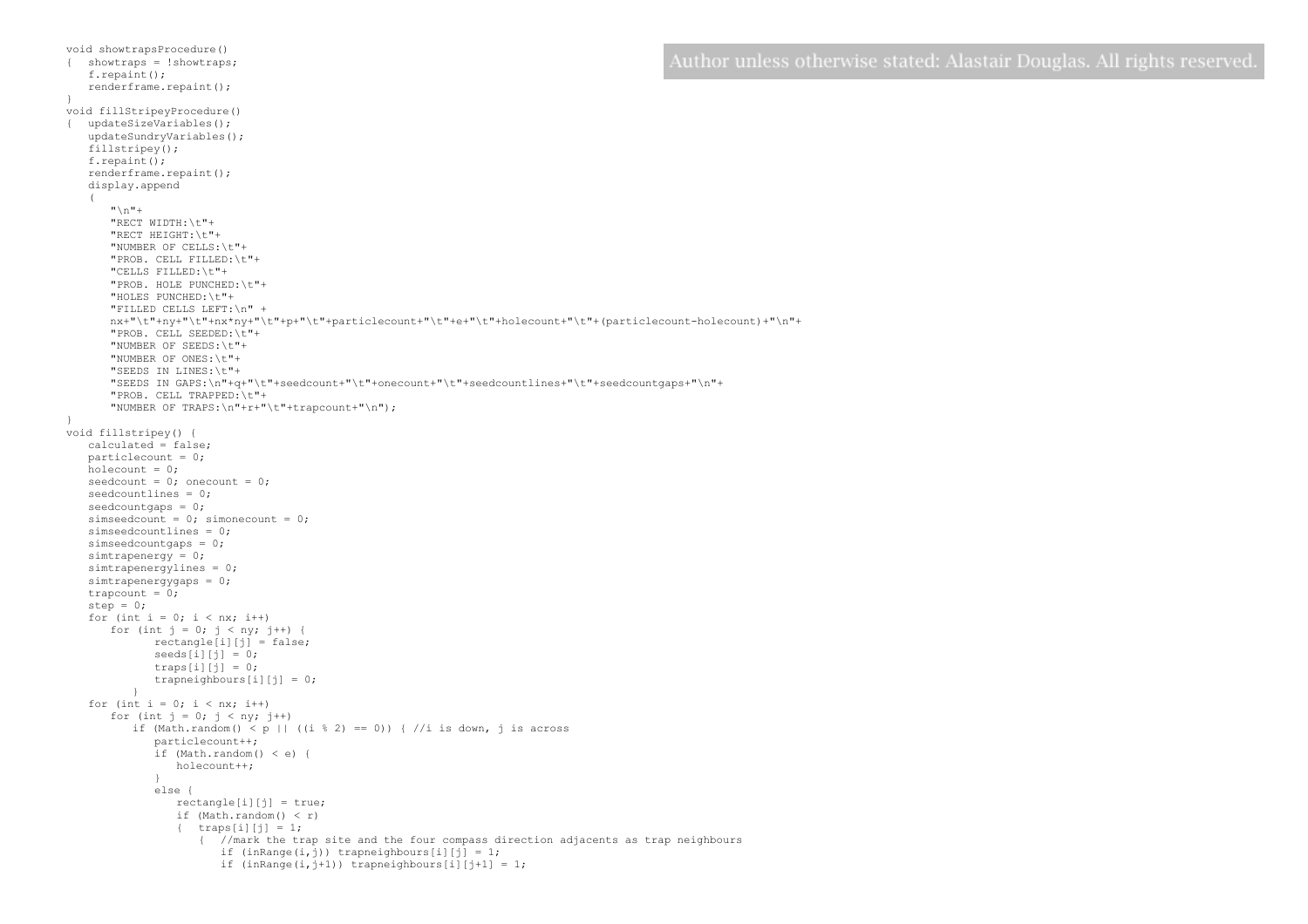```
if (inRange(i, j-1)) trapneighbours[i][j-1] = 1;
                        if (inRange(i+1,i)) trapneighbours[i+1][j] = 1;
                        if (inRange(i-1,i)) trapneighbours[i-1][j] = 1;
                     }
                    trapcount++;
                  }
                 else traps[i][j] = 0;if (Math.random() < q && traps[i][j]==0) 
                 \{ seeds[i][j] = 1;
                    seedcount++; onecount++;
                    if (i%2==0) seedcountlines++;
                    if (i%2==1) seedcountgaps++;
                  }
                 else seeds[i][j] =0;
             }
           }
          else //i.e. nothing here - background
          {
             rectangle[i][j] = false; 
             seeds[i][j] = 0;traps[i][j] = 0;\overline{ }}
boolean inRange(int a, int b)
{ if 
   ( (0 \le a \& a \le a \le nx)\mathcal{L} \times(0 \le b \ \&\&\ b \le ny))
   return true; else return false;
}
Font oursmallfont = new Font("Dialog", Font. PLAIN, 10);
Font ourmonospacedsmallfont = new Font("Monospaced", Font. PLAIN, 10);
public JPanel colPan(JComponent j) {
   return colPan(j, new JLabel(""));
}
public JPanel colPan(JComponent j, JComponent k) {
   JPanel cp = new JPanel(new GridLayout(1,2));cp.add(j);
   cp.add(k);
   return cp;
}
public Clusters() {
   colorframe = new JFrame("Colours");
   colorframe.setContentPane(new CompositeColorView(this));
   colorframe.pack(); colorframe.setResizable(false); 
   colorframe.setDefaultCloseOperation(JFrame.DO_NOTHING_ON_CLOSE);
   colorframe.setAlwaysOnTop(true);
   colorframe.show();
   renderframe = new JFrame("Rendering");
   renderframe.setResizable(false);
   renderframe.setContentPane(grid);
   grid.setSize(400,400); 
   renderframe.pack();
   renderframe.setDefaultCloseOperation(JFrame.DO_NOTHING_ON_CLOSE);
   renderframe.setAlwaysOnTop(true);
   renderframe.show();
   fillstripeytechnique.addActionListener(this);
   showseedstechnique.addActionListener(this);
   showtrapstechnique.addActionListener(this);
   startsimulationtechnique.addActionListener(this);
   stopsimulationtechnique.addActionListener(this);
   clearthetexttechnique.addActionListener(this);
   savetheimagetechnique.addActionListener(this);
```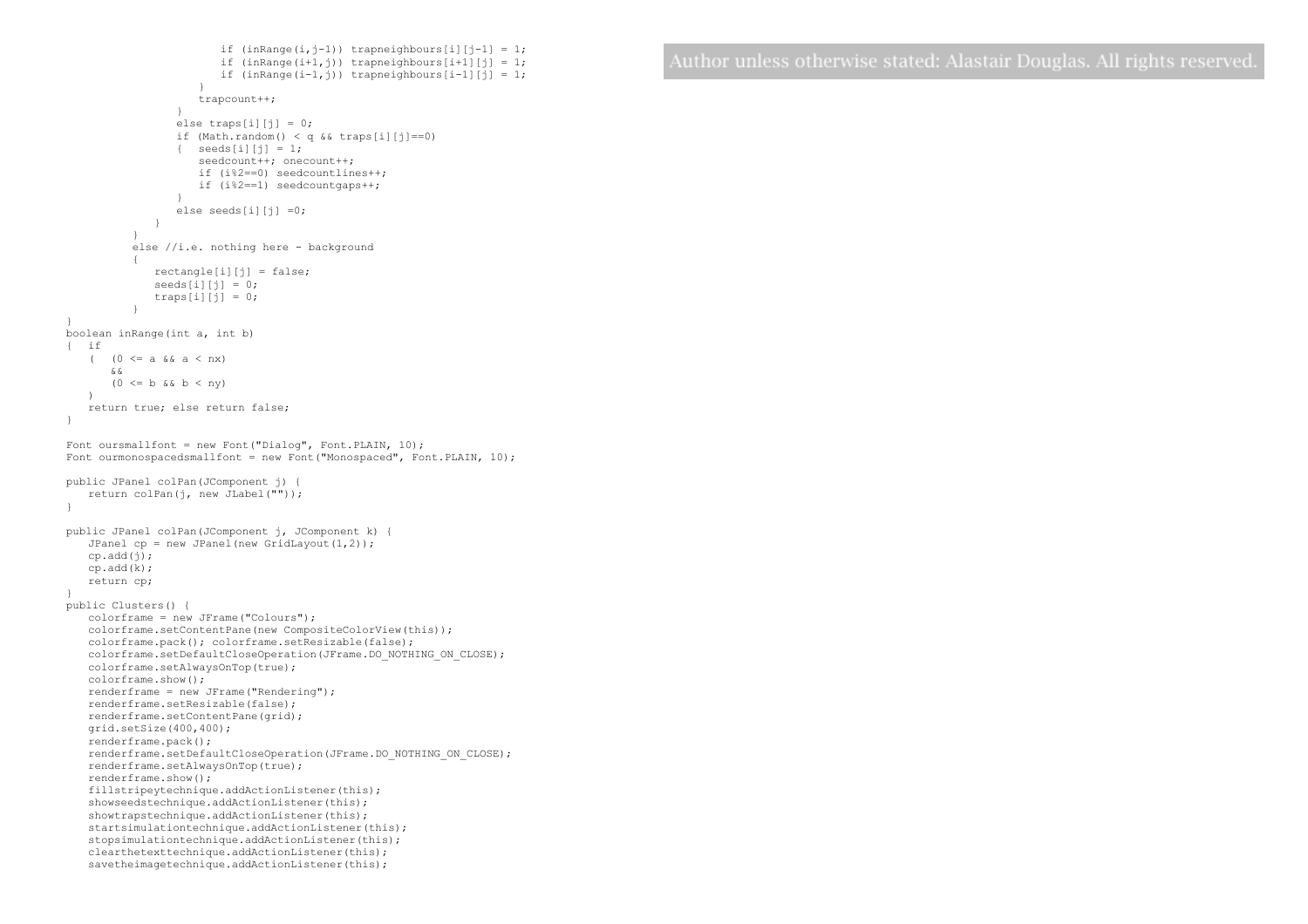reseedalltechnique.addActionListener(this); spreadaccordingtoneighbourstechnique.addItemListener(this); spreadaccordingtoneighbourstechnique.setFont(oursmallfont); restricttobinarytechnique.addItemListener(this); restricttobinarytechnique.setFont(oursmallfont); display.setFont(ourmonospacedsmallfont); display.setTabSize(25); JScrollPane s = new JScrollPane(display); JPanel keypanel = new JPanel(new GridLayout(16,4)); JPanel displaypanel = new JPanel(new GridLayout(1,2)); displaypanel.add(s); keypanel.add(setLabelFont(new JLabel("Rectangle width (width x height < 1,000,000,000):"))); keypanel.add(nxtechnique); keypanel.add(setLabelFont(new JLabel("Rectangle height (width x height <  $1,000,000,000)$ :"))); keypanel.add(nytechnique); keypanel.add(setLabelFont(new JLabel("Probability of cell being filled (0-1):"))); keypanel.add(ptechnique); keypanel.add(setLabelFont(new JLabel("Probability of hole being punched (0-1):"))); keypanel.add(etechnique); keypanel.add(setLabelFont(new JLabel("Probability of cell being seeded (0-1):"))); keypanel.add(qtechnique); keypanel.add(setLabelFont(new JLabel("Probability of cell being trapped  $(0-1):")$ ); keypanel.add(rtechnique); keypanel.add(setLabelFont(new JLabel("Simulation length (steps)  $(1-1,000,000,000)$ :"))); keypanel.add(simulationlengthtechnique); keypanel.add(setLabelFont(new JLabel("Display every x steps (1-1,000,000,000):"))); keypanel.add(displayeveryxstepstechnique); keypanel.add(setLabelFont(new JLabel("Redistribute to centre fraction: (0-1)"))); keypanel.add(redistributetocentrefactortechnique); keypanel.add(setLabelFont(new JLabel("")));keypanel.add(restricttobinarytechnique); keypanel.add(setLabelFont(new JLabel(""))); keypanel.add(setLabelFont(new JLabel(""))); keypanel.add(colPan(setLabelFont(new JLabel("SOURCE:")),setLabelFont(new JLabel("SOURCE:")))); keypanel.add(colPan(setLabelFont(new JLabel("SOURCE:")),setLabelFont(new JLabel("SOURCE:")))); keypanel.add(setLabelFont(new JLabel(""))); keypanel.add(setLabelFont(new JLabel(""))); keypanel.add(colPan(setLabelFont(new JLabel("site in line")),setLabelFont(new JLabel("site in gap")))); keypanel.add(colPan(setLabelFont(new JLabel("trap neigh. in line")),setLabelFont(new JLabel("trap neigh. in gap")))); keypanel.add(setLabelFont(new JLabel("DESTINATION:"))); keypanel.add(setLabelFont(new JLabel("trap in line"))); keypanel.add(setLabelFont(new JLabel(""))); keypanel.add( colPan( fraction given to trap part from trap neighbour TECHNIQUE, fraction\_given\_to\_trap\_part\_from\_trap\_neighbour\_FROMGAP\_TECHNIQUE ) ); fraction given to trap part from trap neighbour TECHNIQUE.setToolTipText("fraction given to trap part from trap neighbour "); fraction given to trap part from trap neighbour FROMGAP TECHNIQUE.setToolTipText("fraction given to trap part from trap neighbour FROMGAP "); keypanel.add(setLabelFont(new JLabel("DESTINATION:"))); keypanel.add(setLabelFont(new JLabel("trap in gap"))); keypanel.add(setLabelFont(new JLabel(""))); keypanel.add( colPan( fraction given to trap part gap from trap neighbour TECHNIQUE, fraction given to trap part gap from trap\_neighbour\_FROMGAP\_TECHNIQUE ) ); fraction given to trap part gap from trap neighbour TECHNIQUE.setToolTipText("fraction given to trap part gap from trap neighbour "); fraction given to trap part gap\_from\_trap\_neighbour\_FROMGAP\_TECHNIQUE.setToolTipText("fraction\_given\_to\_trap\_part\_gap\_from\_trap\_neighbour\_FROMGAP\_"); keypanel.add(setLabelFont(new JLabel("DESTINATION:"))); keypanel.add(setLabelFont(new JLabel("site in line"))); keypanel.add(colPan(fraction qiven to non trap part TECHNIQUE, fraction given to non trap part FROMGAP TECHNIQUE)); fraction given to non trap part TECHNIQUE.setToolTipText("fraction given to non trap part "); fraction given to non trap part FROMGAP TECHNIQUE.setToolTipText("fraction given to non trap part FROMGAP ");

reseedtechnique.addActionListener(this);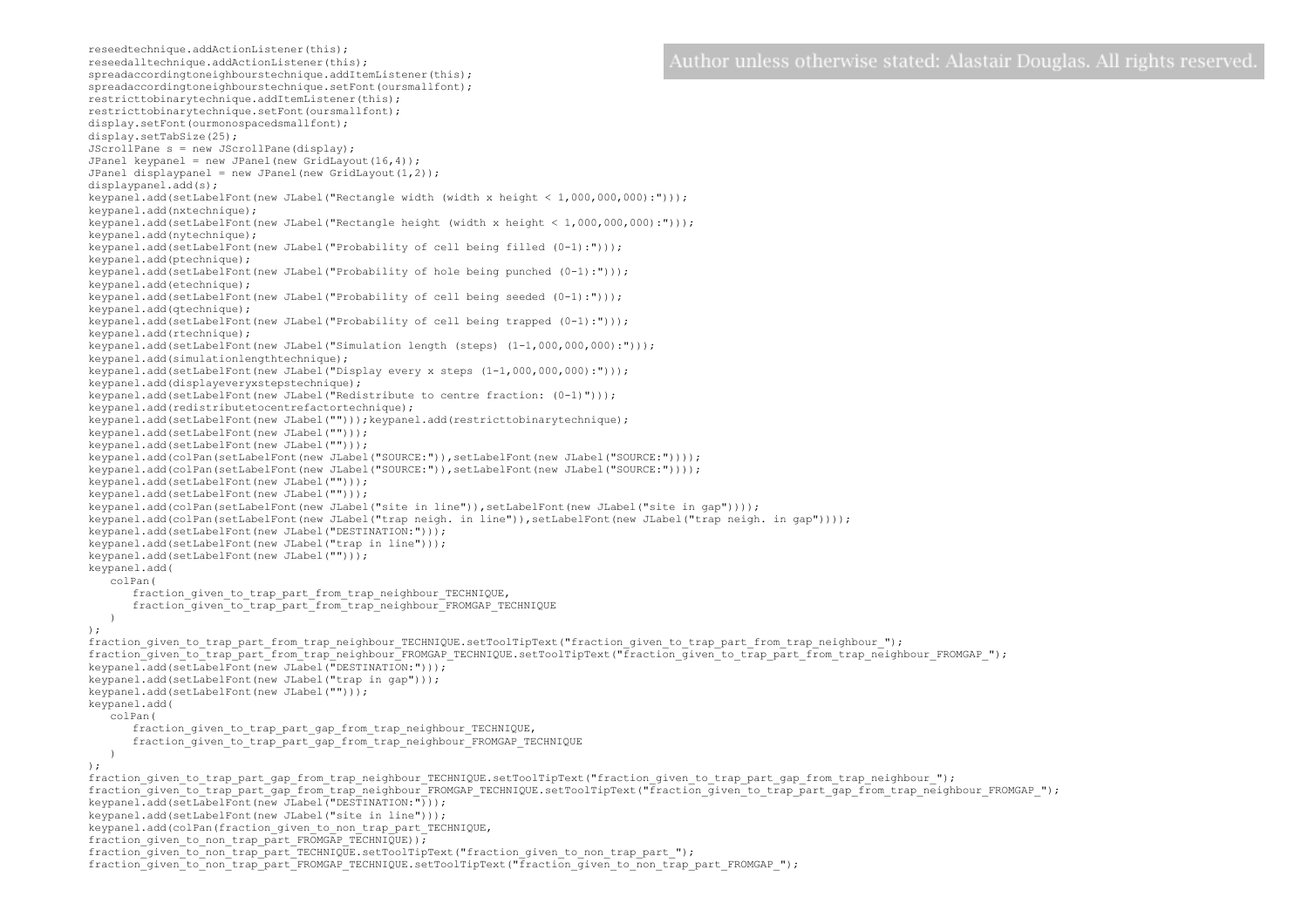```
keypanel.add(
                                                                                             Author unless otherwise stated: Alastair Douglas. All rights reserved
      colPan(
          fraction_given_to_non_trap_part_from_trap_neighbour_TECHNIQUE,
          fraction given to non trap part from trap_neighbour_FROMGAP_TECHNIQUE
      )
   );
   fraction given to non trap part from trap neighbour TECHNIQUE.setToolTipText("fraction given to non trap part from trap neighbour ");
   fraction given to non trap part from trap neighbour FROMGAP TECHNIQUE.setToolTipText("fraction given to non trap part from trap neighbour FROMGAP ");
   keypanel.add(setLabelFont(new JLabel("DESTINATION:")));
   keypanel.add(setLabelFont(new JLabel("site in gap")));
   keypanel.add(colPan(fraction qiven to non trap part qap TECHNIQUE,
      fraction given to non trap part gap FROMGAP TECHNIQUE
   ));
   fraction given to non trap part gap TECHNIQUE.setToolTipText("fraction given to non trap part gap ");
   fraction_given_to_non_trap_part_gap_FROMGAP_TECHNIQUE.setToolTipText("fraction_given_to_non_trap_part_gap_FROMGAP_");
   keypanel.add(colPan(fraction given to non trap part gap from trap neighbour TECHNIQUE,
      fraction qiven to non trap part qap_from_trap_neighbour_FROMGAP_TECHNIQUE
   ));
   fraction given to non trap part gap from trap neighbour TECHNIQUE.setToolTipText("fraction given to non trap part gap from trap neighbour ");
   fraction_given_to_non_trap_part_gap_from_trap_neighbour_FROMGAP_TECHNIQUE.setToolTipText("fraction_given_to_non_trap_part_gap_from_trap_neighbour_FROMGAP_");
   keypanel.add(setLabelFont(new JLabel("DESTINATION:")));
   keypanel.add(setLabelFont(new JLabel("trap neigh. in line")));
   keypanel.add(colPan(fraction given to trap_neighbour_TECHNIQUE,
      fraction given to trap_neighbour_FROMGAP_TECHNIQUE
   ));
   fraction given to trap neighbour TECHNIQUE.setToolTipText("fraction given to trap neighbour ");
   fraction given to trap neighbour FROMGAP TECHNIQUE.setToolTipText("fraction given to trap neighbour FROMGAP ");
   keypanel.add(colPan(fraction given to trap neighbour from trap neighbour TECHNIQUE,
   fraction qiven to trap neighbour from trap neighbour FROMGAP TECHNIQUE));
   fraction qiven to trap neighbour from trap neighbour TECHNIQUE.setToolTipText("fraction qiven to trap neighbour from trap neighbour");
   fraction_given_to_trap_neighbour_from_trap_neighbour_FROMGAP_TECHNIQUE.setToolTipText("fraction_given_to_trap_neighbour_from_trap_neighbour_FROMGAP_");
   keypanel.add(setLabelFont(new JLabel("DESTINATION:")));
   keypanel.add(setLabelFont(new JLabel("trap neigh. in gap")));
   keypanel.add(colPan(fraction qiven to trap_neighbour_gap_TECHNIQUE,
   fraction given to trap neighbour gap FROMGAP TECHNIQUE
   ));
   fraction qiven to trap neighbour qap TECHNIQUE.setToolTipText("fraction qiven to trap neighbour qap ");
   fraction_given_to_trap_neighbour_gap_FROMGAP_TECHNIQUE.setToolTipText("fraction_given_to_trap_neighbour_gap_FROMGAP_");
   keypanel.add(colPan(fraction qiven to trap neighbour qap from trap neighbour TECHNIQUE,
   fraction qiven to trap neighbour qap from trap neighbour FROMGAP TECHNIQUE));
   fraction_given_to_trap_neighbour_gap_from_trap_neighbour_TECHNIQUE.setToolTipText("fraction_given_to_trap_neighbour_gap_from_trap_neighbour_");
   fraction given to trap neighbour gap from trap neighbour FROMGAP TECHNIQUE.setToolTipText("fraction given to trap neighbour gap from trap neighbour FROMGAP ");
   keypanel.add(fillstripeytechnique);
   keypanel.add(startsimulationtechnique);
   keypanel.add(stopsimulationtechnique);
   keypanel.add(showseedstechnique);
   keypanel.add(showtrapstechnique);
   keypanel.add(reseedtechnique);
   keypanel.add(reseedalltechnique);
   keypanel.add(clearthetexttechnique);
   keypanel.add(savetheimagetechnique);
   JPanel p = new JPanel(new BorderLayout());
   p.add(displaypanel, BorderLayout.CENTER);
   p.add(keypanel, BorderLayout.PAGE_END);
   f.getContentPane().add(p);
   f.setDefaultCloseOperation(JFrame.EXIT_ON_CLOSE);
   f.setSize(800,600); 
   f.show();
JFrame colorframe;
JFrame renderframe;
public JLabel setLabelFont(JLabel jl) {
   jl.setFont(oursmallfont);
   return jl;
```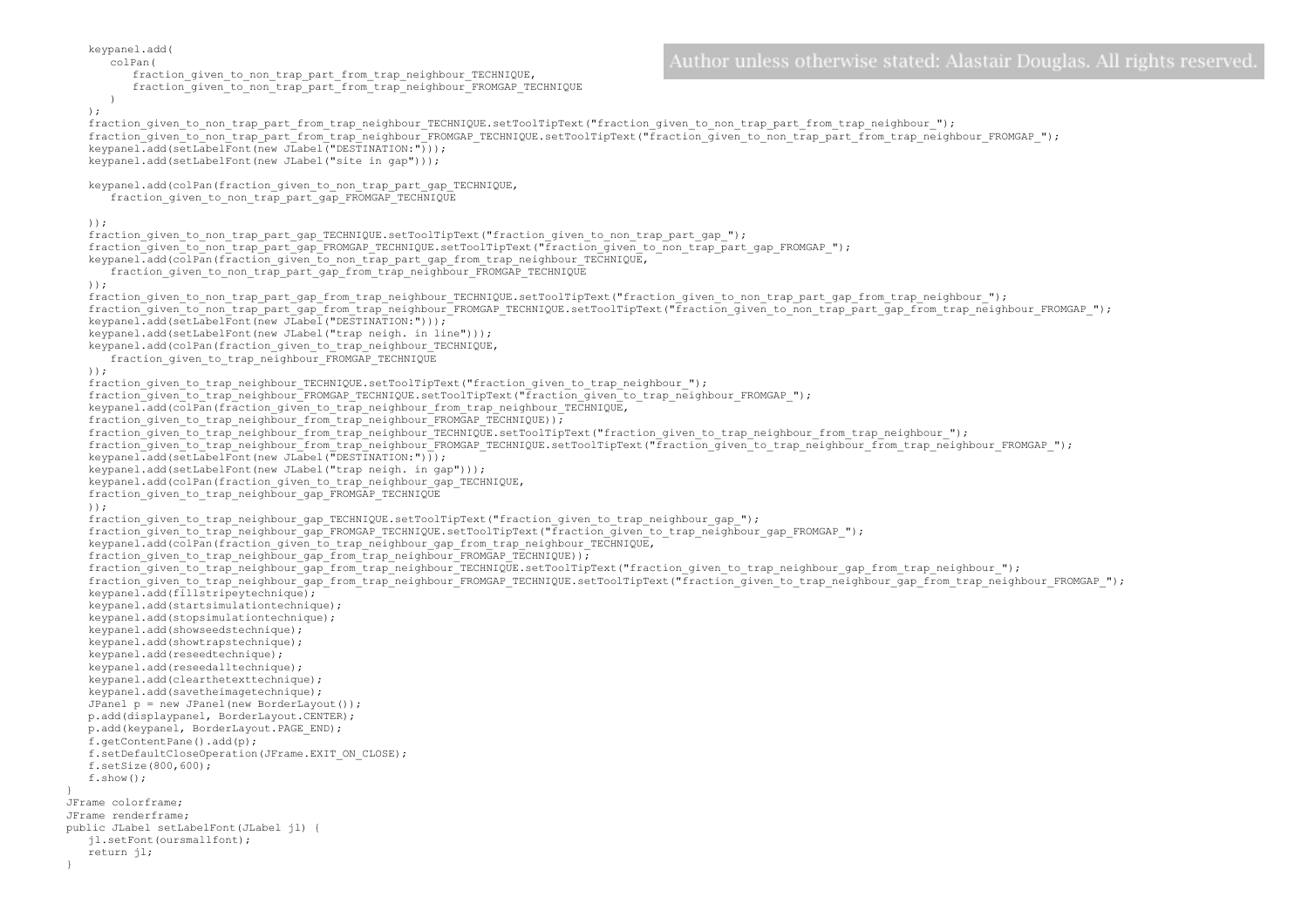```
private void updateSizeVariables()
\{ int nxtemp = 0, nytemp = 0;
   try
      nxtemp = Integer.parseInt(nxtechnique.getText());
   } 
   catch (Exception e) {};
   try
   { nytemp = Integer.parseInt(nytechnique.getText());
   } 
   catch (Exception e) {};
   if 
   ( 0 < nxtemp && 0 < nytemp
      &&
      nxtemp*nytemp <= 1000000000//a billion
      &&
      (nxtemp != nx || nytemp !=ny)
   )
   {
      nx = nxtemp; ny = nytemp;
      rectangle = new boolean[nx][ny];seeds = new double[nx][ny];seeds2 = new double[nx][nv];traps = new int[nx][ny];
      trapneighbours = new int[nx][ny];
   }
}
void updateTextFields()
{ nxtechnique.setText(""+nx);
   nytechnique.setText(""+ny);
   ptechnique.setText(""+p);
   etechnique.setText(""+e);
   qtechnique.setText(""+q);
   rtechnique.setText(""+r);
   decayfactortechnique.setText(""+decayfactor);
   redistributetocentrefactortechnique.setText(""+redistributetocentrefactor);
   simulationlengthtechnique.setText(""+simulationlength);
   displayeveryxstepstechnique.setText(""+displayeveryxsteps);
   percentagetospreadtechnique.setText(""+percentagetospread);
   spreadaccordingtoneighbourstechnique.setSelected(spreadaccordingtoneighbours);
   restricttobinarytechnique.setSelected(restricttobinary);
   fraction qiven to non trap part TECHNIQUE.setText(""+fraction qiven to non trap part);
   fraction given to non trap_part_gap_TECHNIQUE.setText(""+fraction_given_to_non_trap_part_gap);
   fraction given to trap_neighbour_TECHNIQUE.setText(""+fraction_given_to_trap_neighbour);
   fraction_given_to_trap_neighbour_gap_TECHNIQUE.setText(""+fraction_given_to_trap_neighbour_gap);
   fraction_given_to_non_trap_part_FROMGAP_TECHNIQUE.setText(""+fraction_given_to_non_trap_part_FROMGAP);
   fraction given to non trap part gap FROMGAP TECHNIQUE.setText(""+fraction given to non trap part gap FROMGAP);
   fraction_qiven_to_trap_neighbour_FROMGAP_TECHNIQUE.setText(""+fraction_qiven_to_trap_neighbour_FROMGAP);
   fraction_given_to_trap_neighbour_gap_FROMGAP_TECHNIQUE.setText(""+fraction_given_to_trap_neighbour_gap_FROMGAP);
   fraction_given_to_trap_part_from_trap_neighbour_TECHNIQUE.setText(""+fraction_given_to_trap_part_from_trap_neighbour);
   fraction given to trap part gap from trap neighbour TECHNIQUE.setText(""+fraction given to trap part gap from trap neighbour);
   fraction given to non trap part from trap neighbour TECHNIQUE.setText(""+fraction given to non trap part from trap neighbour);
   fraction qiven to non trap part qap from trap neighbour TECHNIQUE.setText(""+fraction qiven to non trap part qap from trap neighbour);
   fraction given to trap_neighbour_from_trap_neighbour_TECHNIQUE.setText(""+fraction_given_to_trap_neighbour_from_trap_neighbour);
   fraction given to trap neighbour gap from trap neighbour TECHNIQUE.setText(""+fraction given to trap neighbour gap from trap neighbour);
   fraction given to trap part from trap neighbour FROMGAP TECHNIQUE.setText(""+fraction given to trap part from trap neighbour FROMGAP);
   fraction given to trap part qap_from_trap_neighbour_FROMGAP_TECHNIQUE.setText(""+fraction_given_to_trap_part_gap_from_trap_neighbour_FROMGAP);
   fraction given to non trap part from trap neighbour FROMGAP_TECHNIQUE.setText(""+fraction given to non trap part from trap neighbour_FROMGAP);
   fraction given to non trap part gap from trap neighbour FROMGAP TECHNIQUE.setText(""+fraction given to non trap part gap from trap neighbour FROMGAP);
   fraction_given_to_trap_neighbour_from_trap_neighbour_FROMGAP_TECHNIQUE.setText(""+fraction_given_to_trap_neighbour_from_trap_neighbour_FROMGAP);
   fraction_given_to_trap_neighbour_gap_from_trap_neighbour_FROMGAP_TECHNIQUE.setText(""+fraction_given_to_trap_neighbour_gap_from_trap_neighbour_FROMGAP);
}
```

```
void updateSundryVariables() {
```

```
try
```
{ double ptemp = Double.parseDouble(ptechnique.getText());

if (  $0 \leq$  ptemp && ptemp  $\leq 1$  && p!=ptemp) p = ptemp;

```
} 
catch (Exception e) {};
```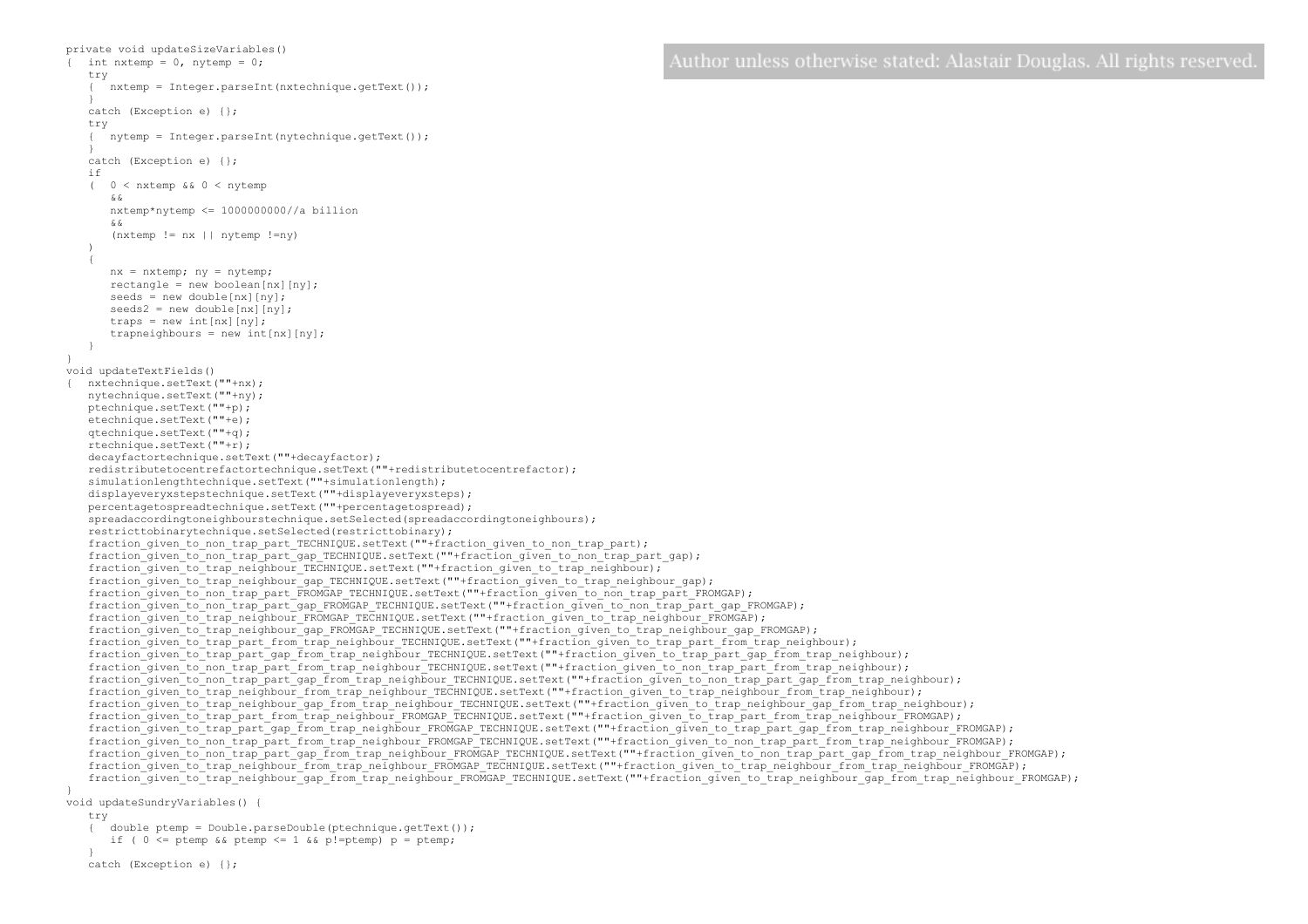```
try
                                                                                                    Author unless otherwise stated: Alastair Douglas. All rights reserved
   { double etemp = Double.parseDouble(etechnique.getText());
   if ( 0 \leq etemp && etemp \leq 1 && e!=etemp) e = etemp;
} 
catch (Exception e) {};
try
\{ double gtemp = Double.parseDouble(gtechnique.getText());
   if ( 0 \leq qtemp && qtemp \leq 1 && q!=qtemp) q = qtemp;
} catch (Exception e) {}
try
{ double rtemp = Double.parseDouble(rtechnique.getText());
   if ( 0 \leq r rtemp && rtemp \leq 1 && r!=rtemp) r = rtemp;
} catch (Exception e) {}
try
{ double decayfactortemp = Double.parseDouble(decayfactortechnique.getText());
   if ( 0 \leq 1 decayfactortemp && decayfactortemp \leq 1 && decayfactor!=decayfactortemp) decayfactor = decayfactortemp;
} catch (Exception e) {}
try
{ double redistributetocentrefactortemp = Double.parseDouble(redistributetocentrefactortechnique.getText());
   if ( 0 <= redistributetocentrefactortemp && redistributetocentrefactortemp <= 1 && redistributetocentrefactor!=redistributetocentrefactortemp) 
       redistributetocentrefactor = redistributetocentrefactortemp;
} catch (Exception e) {}
try
{ int stemp = Integer.parseInt(simulationlengthtechnique.getText());
   if ( 0 < stemp &\& stemp \leq 10000000000 &\& simulationlength!=stemp)
    {
       simulationlength = stemp;
   }
} 
catch (Exception e) {};
try
{ int dtemp = Integer.parseInt(displayeveryxstepstechnique.getText());
   if ( 0 < dtemp \& dtemp \leq 10000000000 \& displayeveryxsteps!=dtemp)
    {
       displayeveryxsteps = dtemp;
   }
} 
catch (Exception e) {};
try
{ double percentagetospreadtemp = Double.parseDouble(percentagetospreadtechnique.getText());
   if ( 0 <= percentagetospreadtemp && percentagetospreadtemp <= 100 && percentagetospread!=percentagetospreadtemp) percentagetospread = percentagetospreadtemp;
} catch (Exception e) {}
try
{
   double fraction_given_to_non_trap_part_TEMP = Double.parseDouble( fraction_given_to_non_trap_part_TECHNIQUE.getText());<br>double fraction given to non trap part gap TEMP = Double.parseDouble( fraction given to non trap part 
   double fraction_given_to_non_trap_part_gap_TEMP = Double.parseDouble( fraction_given_to_non_trap_part_gap_TECHNIQUE.getText());<br>double fraction_given_to_trap_neighbour_TEMP = Double.parseDouble( fraction_given_to_trap_neig
   double fraction_given_to_trap_neighbour_TEMP = Double.parseDouble( fraction_given_to_trap_neighbour_TECHNIQUE.getText());<br>double fraction_given_to_trap_neighbour_gap_TEMP = Double.parseDouble( fraction_given_to_trap_neighb
   double fraction_given_to_trap_neighbour_gap_TEMP = Double.parseDouble( fraction_given_to_trap_neighbour_gap_TECHNIQUE.getText());<br>double fraction_given_to_non_trap_part_FROMGAP_TEMP = Double.parseDouble( fraction_given_to_
   double fraction_given_to_non_trap_part_FROMGAP_TEMP = Double.parseDouble(
   double fraction_given_to_non_trap_part_gap_FROMGAP_TEMP = Double.parseDouble( fraction_given_to_non_trap_part_gap_FROMGAP_TECHNIQUE.getText());<br>double fraction_given_to_trap_neighbour_FROMGAP_TEMP = Double.parseDouble( fra
   double fraction qiven to trap neighbour FROMGAP TEMP = Double.parseDouble(
   double fraction qiven to trap neighbour qap FROMGAP TEMP = Double.parseDouble( fraction qiven to trap neighbour qap FROMGAP TECHNIQUE.qetText());
   if ( 
   ( 0 <= fraction given to non trap part TEMP && fraction given to non trap part TEMP <= 0.25 )&&
   ( 0 <= fraction given to non trap part gap TEMP && fraction given to non trap part gap TEMP <= 0.25 )&&
   ( 0 <= fraction given to trap neighbour TEMP && fraction given to trap neighbour TEMP <= 0.25 ) &&
   ( 0 <= fraction given to trap_neighbour_gap_TEMP && fraction_given_to_trap_neighbour_gap_TEMP <= 0.25 ) &&
   ( 0 \leq f fraction given to non trap part FROMGAP TEMP && fraction given to non trap part FROMGAP TEMP \leq 0.25 ) & &
   ( 0 <= fraction_given_to_non_trap_part_gap_FROMGAP_TEMP && fraction_given_to_non_trap_part_gap_FROMGAP_TEMP <= 0.25 )&&
   ( 0 <= fraction_given_to_trap_neighbour_FROMGAP_TEMP && fraction_given_to_trap_neighbour_FROMGAP_TEMP <= 0.25 ) &&
   ( 0 <= fraction_given_to_trap_neighbour_gap_FROMGAP_TEMP && fraction_given_to_trap_neighbour_gap_FROMGAP_TEMP <= 0.25 )
   ){
   fraction given to non trap part= fraction given to non trap part TEMP ;
   fraction given to non trap part gap= fraction given to non trap part gap TEMP ;
   fraction given to trap neighbour= fraction given to trap neighbour TEMP ;
   fraction given to trap neighbour gap= fraction given to trap neighbour gap TEMP ;
   fraction given to non trap part FROMGAP= fraction given to non trap part FROMGAP TEMP ;
```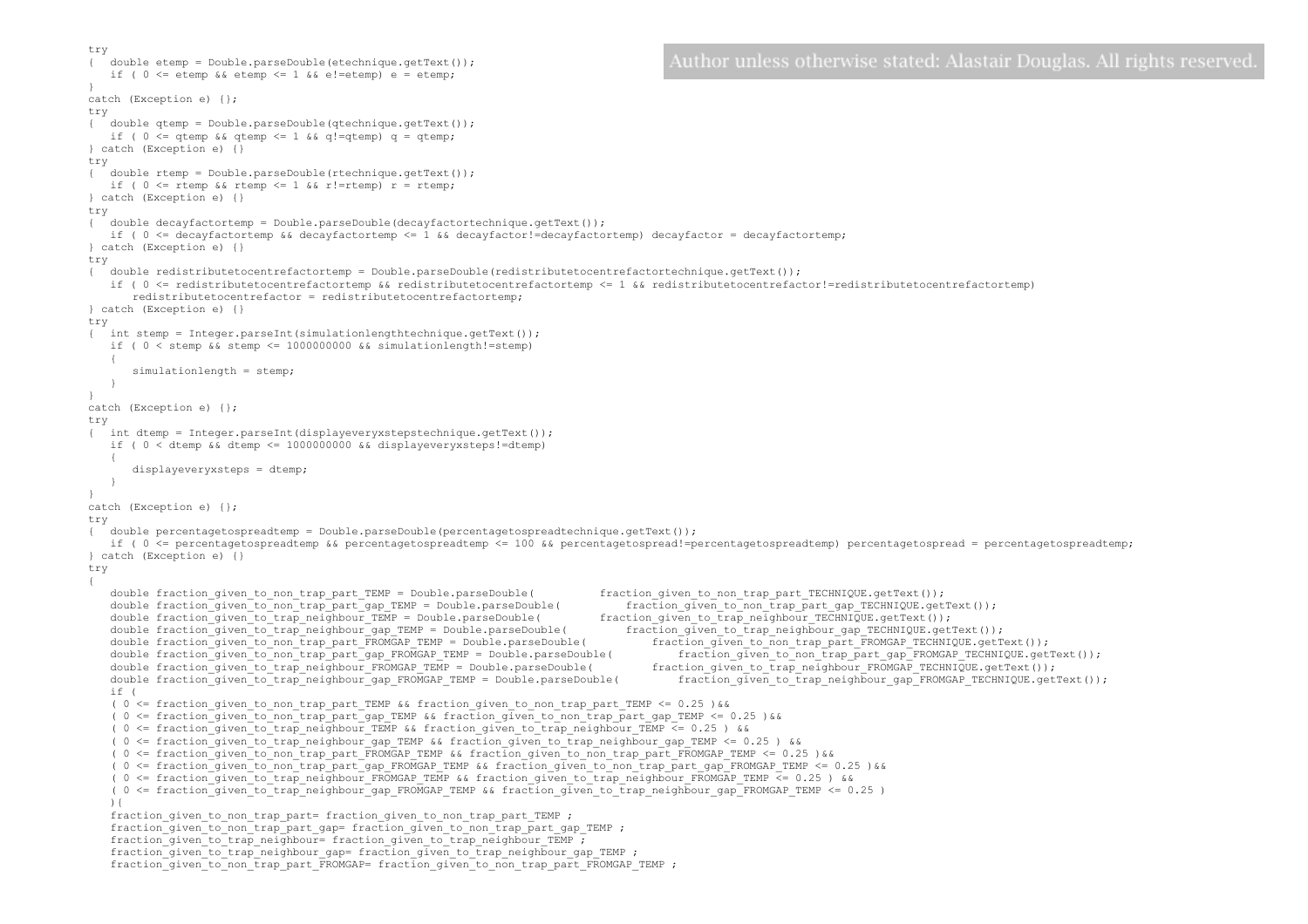```
fraction given to non trap part gap FROMGAP= fraction given to non trap part gap FROMGAP TEMP ;
      fraction_given_to_trap_neighbour_FROMGAP= fraction_given_to_trap_neighbour_FROMGAP_TEMP LITHOT unless otherwise stated: Alastair Douglas. All rights reserved
      fraction_given_to_trap_neighbour_gap_FROMGAP= fraction_given_to_trap_neighbour_gap_FROMGAP_TEMP ;
       }
   } catch (Exception e) {}
   try {
      double fraction given to trap part from trap neighbour TEMP = Double.parseDouble( fraction given to trap part from trap neighbour TECHNIQUE.getText());
      double fraction_given_to_trap_part_gap_from_trap_neighbour_TEMP = Double.parseDouble( fraction_given_to_trap_part_gap_from_trap_neighbour_TECHNIQUE.getText());<br>double fraction_given_to_non_trap_part_from_trap_neighbour_TEM
      double fraction_qiven_to_non_trap_part_from_trap_neighbour_TEMP = Double.parseDouble(
      double fraction_given_to_non_trap_part_gap_from_trap_neighbour_TEMP = Double.parseDouble( fraction_given_to_non_trap_part_gap_from_trap_neighbour_TECHNIQUE.getText());
      double fraction_given_to_trap_neighbour_from_trap_neighbour_TEMP = Double.parseDouble(fraction_given_to_trap_neighbour_from_trap_neighbour_TECHNIQUE.getText());
      double fraction_given_to_trap_neighbour_gap_from_trap_neighbour_TEMP = Double.parseDouble(fraction_given_to_trap_neighbour_gap_from_trap_neighbour_TECHNIQUE.getText());
      double fraction_given_to_trap_part_from_trap_neighbour_FROMGAP_TEMP = Double.parseDouble( fraction_given_to_trap_part_from_trap_neighbour_FROMGAP_TECHNIQUE.getText());
      double fraction given to trap part gap from trap neighbour FROMGAP TEMP = Double.parseDouble(
          fraction given to trap part gap from trap neighbour FROMGAP TECHNIQUE.getText());
      double fraction given to non trap part from trap neighbour FROMGAP TEMP = Double.parseDouble(
          fraction given to non trap part from trap_neighbour_FROMGAP_TECHNIQUE.getText());
      double fraction given to non trap part gap from trap neighbour FROMGAP TEMP = Double.parseDouble(
          fraction given to non trap part gap from trap neighbour FROMGAP TECHNIQUE.getText());
      double fraction given to trap_neighbour_from_trap_neighbour_FROMGAP_TEMP = Double.parseDouble(fraction given to trap_neighbour_from_trap_neighbour_FROMGAP_TECHNIQUE.getText());
      double fraction_given_to_trap_neighbour_gap_from_trap_neighbour_FROMGAP_TEMP =
          Double.parseDouble(fraction_given_to_trap_neighbour_gap_from_trap_neighbour_FROMGAP_TECHNIQUE.getText());
      i \in I( 0 <= fraction qiven to trap part from trap neighbour TEMP && fraction qiven to trap part from trap neighbour TEMP <= 0.25 )&&
      ( 0 <= fraction_given_to_trap_part_gap_from_trap_neighbour_TEMP && fraction_given_to_trap_part_gap_from_trap_neighbour_TEMP <= 0.25 )&&
      ( 0 <= fraction_given_to_non_trap_part_from_trap_neighbour_TEMP && fraction_given_to_non_trap_part_from_trap_neighbour_TEMP <= 0.25 )&&
       ( 0 <= fraction_given_to_non_trap_part_gap_from_trap_neighbour_TEMP && fraction_given_to_non_trap_part_gap_from_trap_neighbour_TEMP <= 0.25 )&&
      ( 0 <= fraction_given_to_trap_neighbour_from_trap_neighbour_TEMP && fraction_given_to_trap_neighbour_from_trap_neighbour_TEMP <= 0.25 ) &&
      ( 0 <= fraction qiven to trap neighbour qap from trap neighbour TEMP && fraction qiven to trap neighbour qap from trap neighbour TEMP <= 0.25 )
      \mathcal{L} \mathcal{L}( 0 <= fraction qiven to trap part from trap neighbour FROMGAP TEMP && fraction qiven to trap part from trap neighbour FROMGAP TEMP <= 0.25 )&&
      ( 0 <= fraction_given_to_trap_part_gap_from_trap_neighbour_FROMGAP_TEMP && fraction_given_to_trap_part_gap_from_trap_neighbour_FROMGAP_TEMP <= 0.25 )&&
      ( 0 <= fraction_given_to_non_trap_part_from_trap_neighbour_FROMGAP_TEMP && fraction_given_to_non_trap_part_from_trap_neighbour_FROMGAP_TEMP <= 0.25 )&&
      ( 0 <= fraction qiven to non trap part qap from trap neighbour FROMGAP TEMP && fraction qiven to non trap part qap from trap neighbour FROMGAP TEMP <= 0.25 )&&
       ( 0 <= fraction_given_to_trap_neighbour_from_trap_neighbour_FROMGAP_TEMP && fraction_given_to_trap_neighbour_from_trap_neighbour_FROMGAP_TEMP <= 0.25 ) &&
      ( 0 <= fraction given to trap neighbour gap from trap neighbour FROMGAP TEMP && fraction given to trap neighbour gap from trap neighbour FROMGAP TEMP <= 0.25 )
      ){
      fraction given to trap part from trap neighbour = fraction given to trap part from trap neighbour TEMP;
      fraction given to trap part gap from trap neighbour= fraction given to trap part gap from trap neighbour TEMP ;
      fraction_given_to_non_trap_part_from_trap_neighbour= fraction_given_to_non_trap_part_from_trap_neighbour_TEMP ;
      fraction_given_to_non_trap_part_gap_from_trap_neighbour= fraction_given_to_non trap part gap_from trap_neighbour TEMP ;
      fraction qiven to trap neighbour from trap neighbour= fraction qiven to trap neighbour from trap neighbour TEMP ;
      fraction given to trap neighbour gap from trap neighbour= fraction given to trap neighbour gap from trap neighbour TEMP ;
      fraction_given_to_trap_part_from_trap_neighbour_FROMGAP = fraction_given_to_trap_part_from_trap_neighbour_FROMGAP_TEMP;
      fraction_given_to_trap_part_gap_from_trap_neighbour_FROMGAP= fraction_given_to_trap_part_gap_from_trap_neighbour_FROMGAP_TEMP ;
      fraction given to non trap part from trap neighbour FROMGAP= fraction given to non trap part from trap neighbour FROMGAP TEMP ;
      fraction qiven to non trap part qap from trap neighbour FROMGAP= fraction qiven to non trap part qap from trap neighbour FROMGAP TEMP ;
      fraction given to trap neighbour from trap neighbour FROMGAP= fraction given to trap neighbour from trap_neighbour FROMGAP_TEMP ;
      fraction given to trap_neighbour_gap_from_trap_neighbour_FROMGAP= fraction_given_to_trap_neighbour_gap_from_trap_neighbour_FROMGAP_TEMP ;
       }
   } catch (Exception e) {}
public static void main(String[] args) 
   Clusters f = new Clusters();
```
#### ColorView.java

}

} }

```
import java.awt.Font;
import java.beans.*;
import javax.swing.*;
import javax.swing.event.*;
import javax.swing.colorchooser.AbstractColorChooserPanel;
public abstract class ColorView extends JColorChooser implements ChangeListener {
```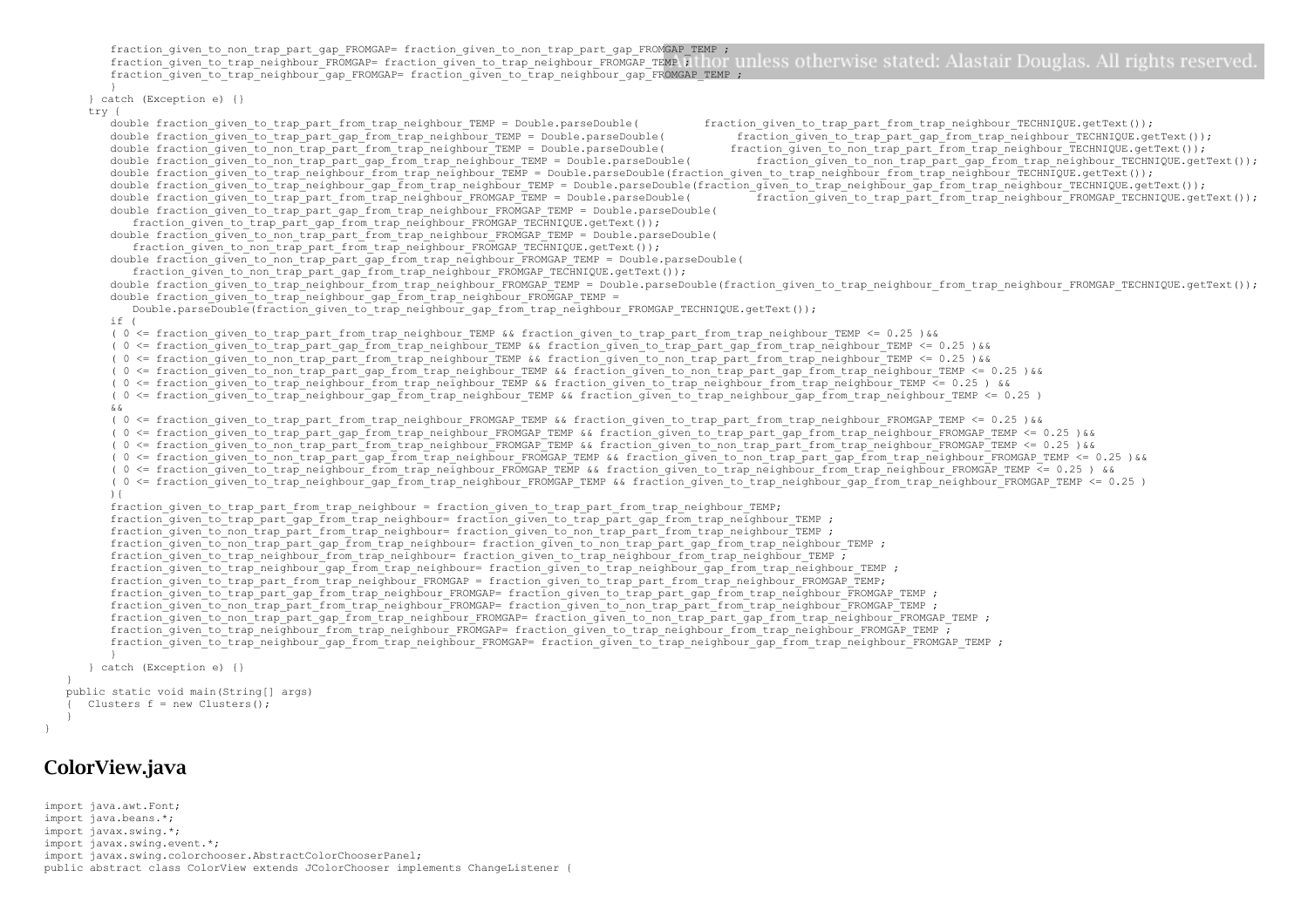```
Object page;
public ColorView(Clusters page)
{ this.page = page;
   setPreviewPanel(new JPanel());
   AbstractColorChooserPanel[] cp = this.getChooserPanels();
   AbstractColorChooserPanel[] cp2 = new AbstractColorChooserPanel[cp.length-1];
   for (int i = 0; i < cp2.length; i++)cp2[i] = cp[i+1];this.setChooserPanels(cp2);
   getSelectionModel().addChangeListener(this);
   refresh();
}
public abstract void set();
public abstract void get();
public void stateChanged(ChangeEvent e)
{
   set();
}
private void refresh()
{
   get();
}
```
### CompositeColorView.java

}

```
import javax.swing.*;
public class CompositeColorView extends JTabbedPane
{
   public CompositeColorView(Clusters page)
   { super(LEFT);
      this.addTab("Seeds", null, new StartColorView(page), "gradient start color");
      this.addTab("Trap Neighbour Seeds", null, new TrapNeighbourStartColorView(page), "gradient start color");
      this.addTab("Traps", null, new EndColorView(page), "gradient end color");
      this.addTab("Particles", null, new BorderColorView(page), "border color");
      this.addTab("Trap Neighbour Particles", null, new TrapNeighbourBorderColorView(page), "border color");
      this.addTab("Background", null, new BackgroundColorView(page), "background color");
   }
}
```
## EndColorView.java

```
public class EndColorView extends ColorView {
   public void set(){
      ((Clusters)page).setEndColor(getColor());
   };
   public void get(){
      setColor(((Clusters)page).getEndColor());
   };
   public EndColorView(Clusters page)
   { super(page); }
}
```
#### PageListener.java

```
public interface PageListener {
   public void modelChanged();
}
```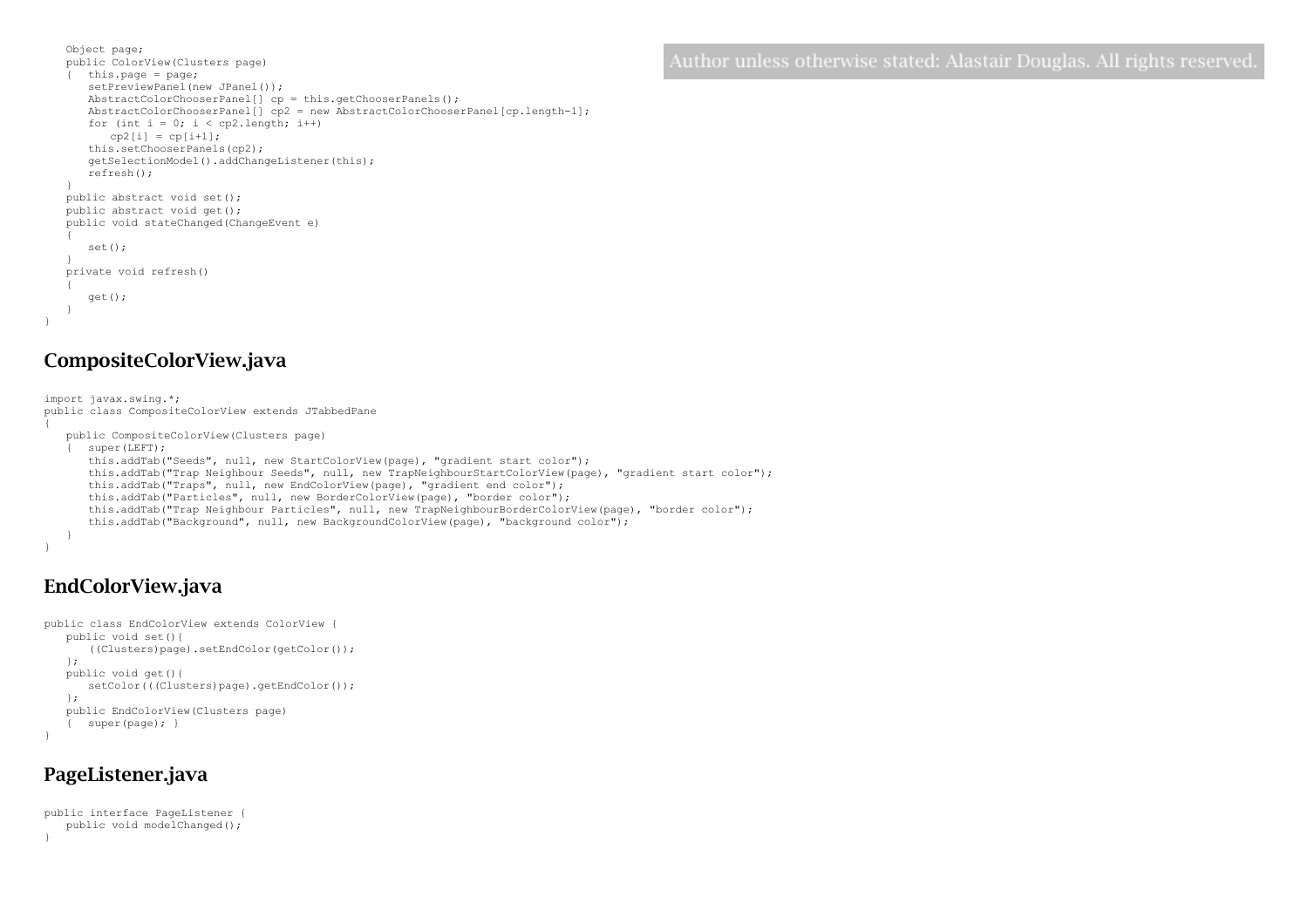#### StartColorView.java

import java.awt.Font; import java.beans.\*; import javax.swing.\*; import javax.swing.event.\*; public class StartColorView extends ColorView implements ChangeListener { public void set(){ ((Clusters)page).setStartColor(getColor()); }; public void get(){ setColor(((Clusters)page).getStartColor()); }; public StartColorView(Clusters page) { super(page); } }

# SwingWorker.java – Author: http://java.sun.com/docs/books/tutorial/uiswing/misc/threads.html

import javax.swing.SwingUtilities;

/\*\* \* This is the 3rd version of SwingWorker (also known as \* SwingWorker 3), an abstract class that you subclass to \* perform GUI-related work in a dedicated thread. For \* instructions on using this class, see: \* \* http://java.sun.com/docs/books/tutorial/uiswing/misc/threads.html \* \* Note that the API changed slightly in the 3rd version: \* You must now invoke start() on the SwingWorker after \* creating it. \*/ public abstract class SwingWorker { private Object value; // see getValue(), setValue() private Thread thread; /\*\* \* Class to maintain reference to current worker thread \* under separate synchronization control. \*/ private static class ThreadVar { private Thread thread; ThreadVar(Thread t) { thread =  $t$ ; } synchronized Thread get () { return thread; } synchronized void clear() { thread = null; } } private ThreadVar threadVar; /\*\* \* Get the value produced by the worker thread, or null if it \* hasn't been constructed yet. \*/ protected synchronized Object getValue() { return value; } /\*\* \* Set the value produced by worker thread \*/ private synchronized void setValue(Object x) { value =  $x$ ;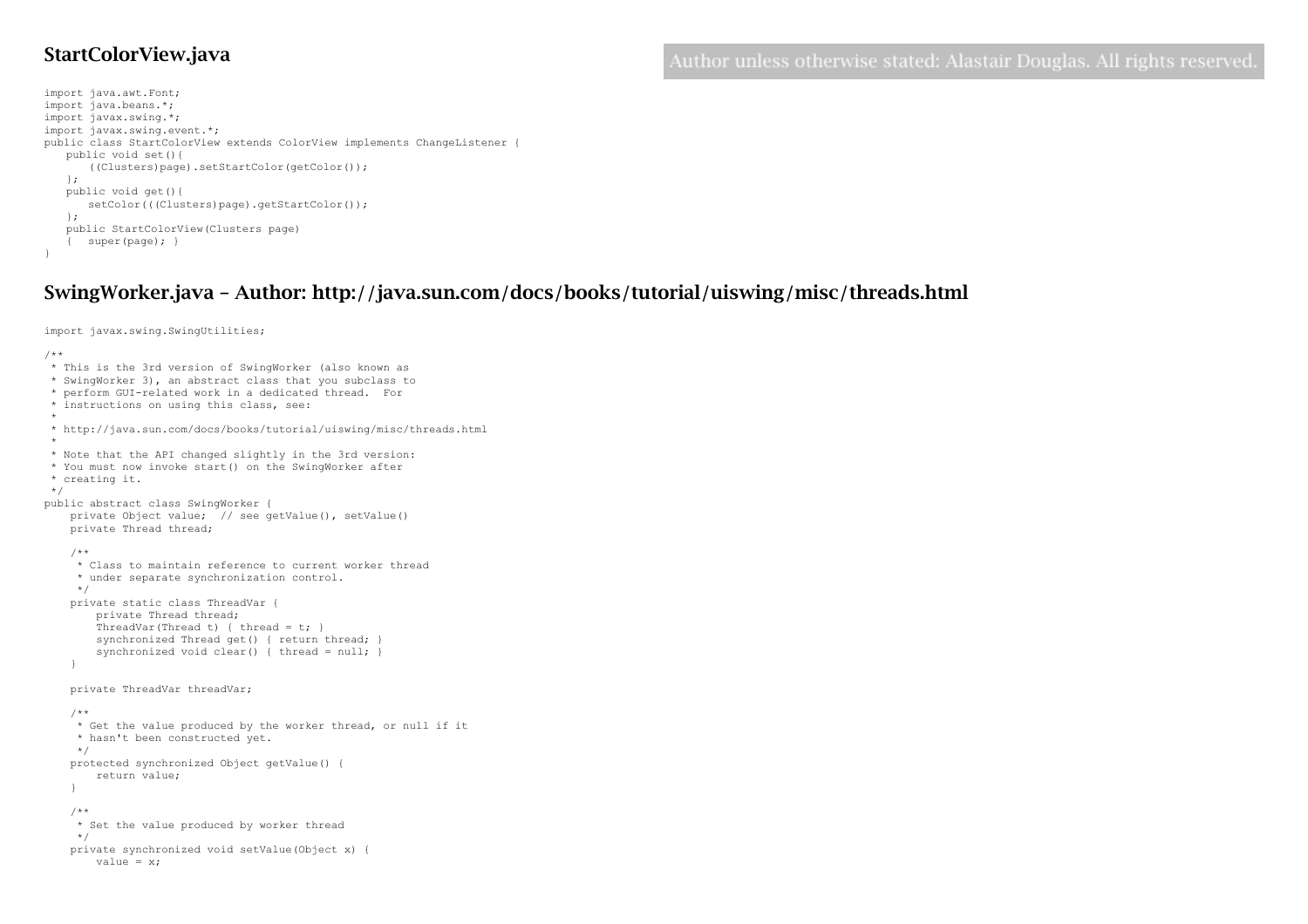```
 /** 
    * Compute the value to be returned by the <code>get</code> method.
     */
    public abstract Object construct();
    /**
     * Called on the event dispatching thread (not on the worker thread)
    * after the <code>construct</code> method has returned.
     */
    public void finished() {
    }
    /**
     * A new method that interrupts the worker thread. Call this method
     * to force the worker to stop what it's doing.
     */
    public void interrupt() {
       Thread t = threadVar.get();
      if (t != null) {
            t.interrupt();
 }
        threadVar.clear();
    }
    /**
    * Return the value created by the <code>construct</code> method.
     * Returns null if either the constructing thread or the current
     * thread was interrupted before a value was produced.
\star * @return the value created by the <code>construct</code> method
     */
    public Object get() {
        while (true) { 
          Thread t = threadVar.get();
           if (t == null) {
               return getValue();
 }
            try {
                t.join();
            }
            catch (InterruptedException e) {
               Thread.currentThread().interrupt(); // propagate
               return null;
 }
 }
    }
    /**
     * Start a thread that will call the <code>construct</code> method
     * and then exit.
     */
    public SwingWorker() {
        final Runnable doFinished = new Runnable() {
           public void run() { finished(); }
        };
        Runnable doConstruct = new Runnable() { 
            public void run() {
                try {
                    setValue(construct());
 }
                finally {
                    threadVar.clear();
 }
```